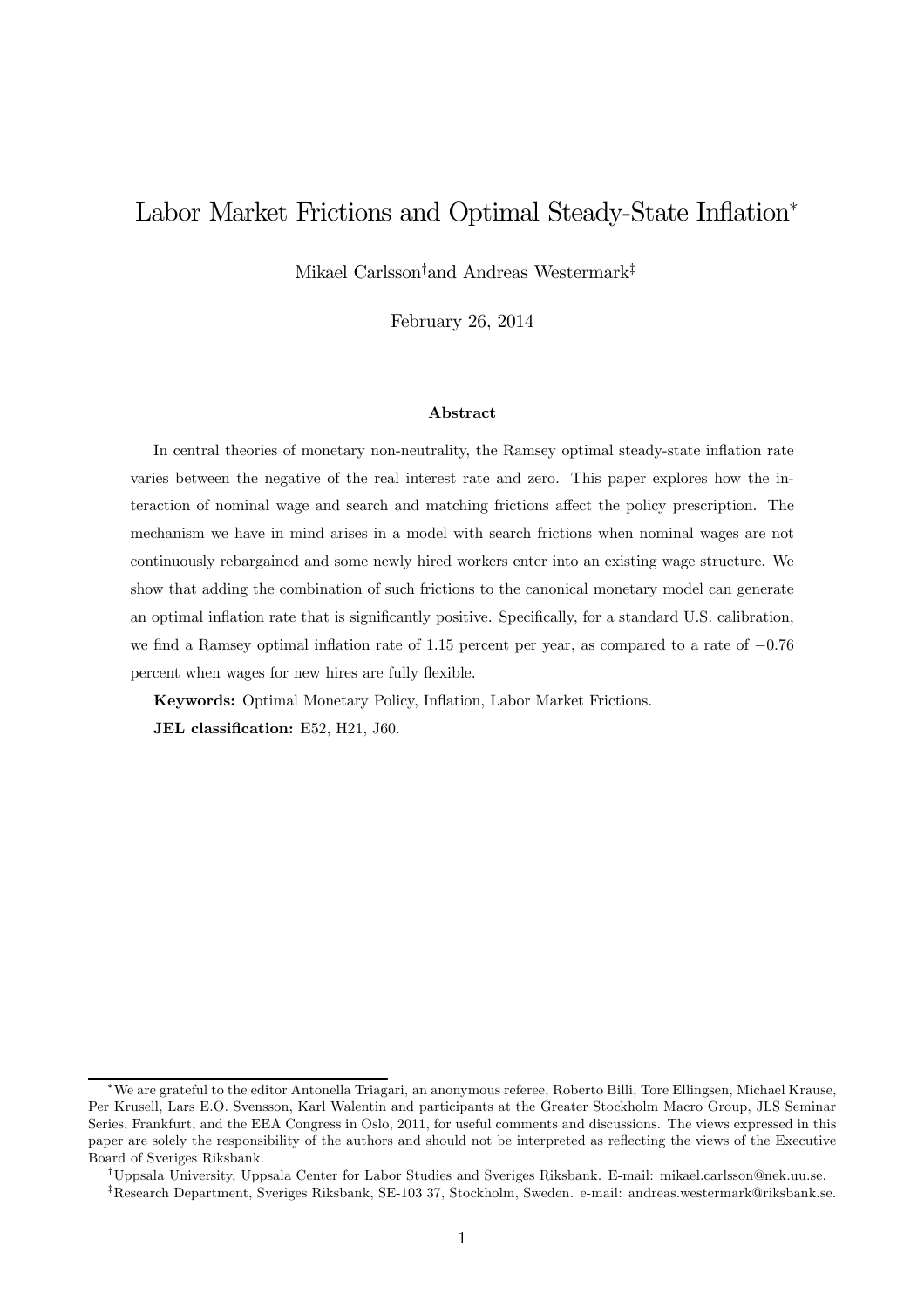## 1 Introduction

In leading theories of monetary non-neutrality, the policy prescription for the optimal steady-state inflation rate varies between the negative of the real interest rate (the Friedman rule) and zero (price stability); see Schmitt-Grohe Uribe, 2010, for an overview. In this paper we explore a new channel where the interaction of nominal wage and labor market search and matching frictions affects the planner's trade-off between the welfare costs and benefits of inflation. We show that the combination of such frictions can in fact generate a Ramsey optimal inflation rate that is significantly positive. Importantly, this is the case even in the presence of a monetary friction, which drives the optimal inflation rate towards the Friedman rule of deflation.

The mechanism we have in mind arises in a model with search frictions when nominal wages are not continuously rebargained and some newly hired workers enter into an existing wage structure.<sup>1</sup> In this case, we show in a stylized model that inflation not only affects real-wage profiles over a contract spell, but also redistributes surplus between workers and firms, since incumbent workers impose an externality on new hires through the entry wage. Specifically, this affects the wage-bargaining outcome through the workers' outside option and hence the expected present value of total labor costs for a match as well as firms' incentives for vacancy creation. We derive a Hosios condition for the stylized model and show that the Ramsey planner has incentives to increase inflation if employment and vacancy creation are inefficiently low in order to push the economy towards the efficient allocation. Thus, in an efficient allocation, as in Thomas (2008), this incentive vanishes (and the reverse occurs when employment is inefficiently high). Also, the Ramsey planner loses the ability to affect real-wage costs via inflation if all new workers get to rebargain their wage. In this case, the full effect of inflation on entry wages is internalized in the wage bargain, and firm and worker surpluses, as well as real wage costs, become neutral to inflation. This is also the case if search frictions vanish since the Ramsey planner loses any leverage over vacancy/job creation. Thus, models without an extensive margin on the labor market lack the mechanism described here (as e.g. in Erceg, Henderson and Levin, 2000).

Overall, the key insight from the stylized model is that if both search and wage-setting externalities are present, there is an incentive for the Ramsey planner to vary the inflation rate to increase welfare through its effect on job creation and unemployment.

To quantitatively evaluate the relative strength of this mechanism, we introduce it into a full-fledged

 $1<sup>1</sup>$ Data supports that a non-negligible share of newly hired workers enter into an existing wage structure. First, microdata evidence on wages does not indicate that wages are more sensitive to labor market conditions at the beginning than later in the span of a match (once the variation in the composition of firms and match quality over the cycle is controlled for); see Gertler and Trigari (2009). Secondly, survey evidence, like Bewley (1999), Bewley (2007) for the U.S. and the study performed within the Eurosystem Wage Dynamics Network (WDN), reported by Galuscak, Keeney, Nicolitsas, Smets, Strzelecki, and Vodopivec (2012), present strong evidence that the wages of new hires are tightly linked to those of incumbents.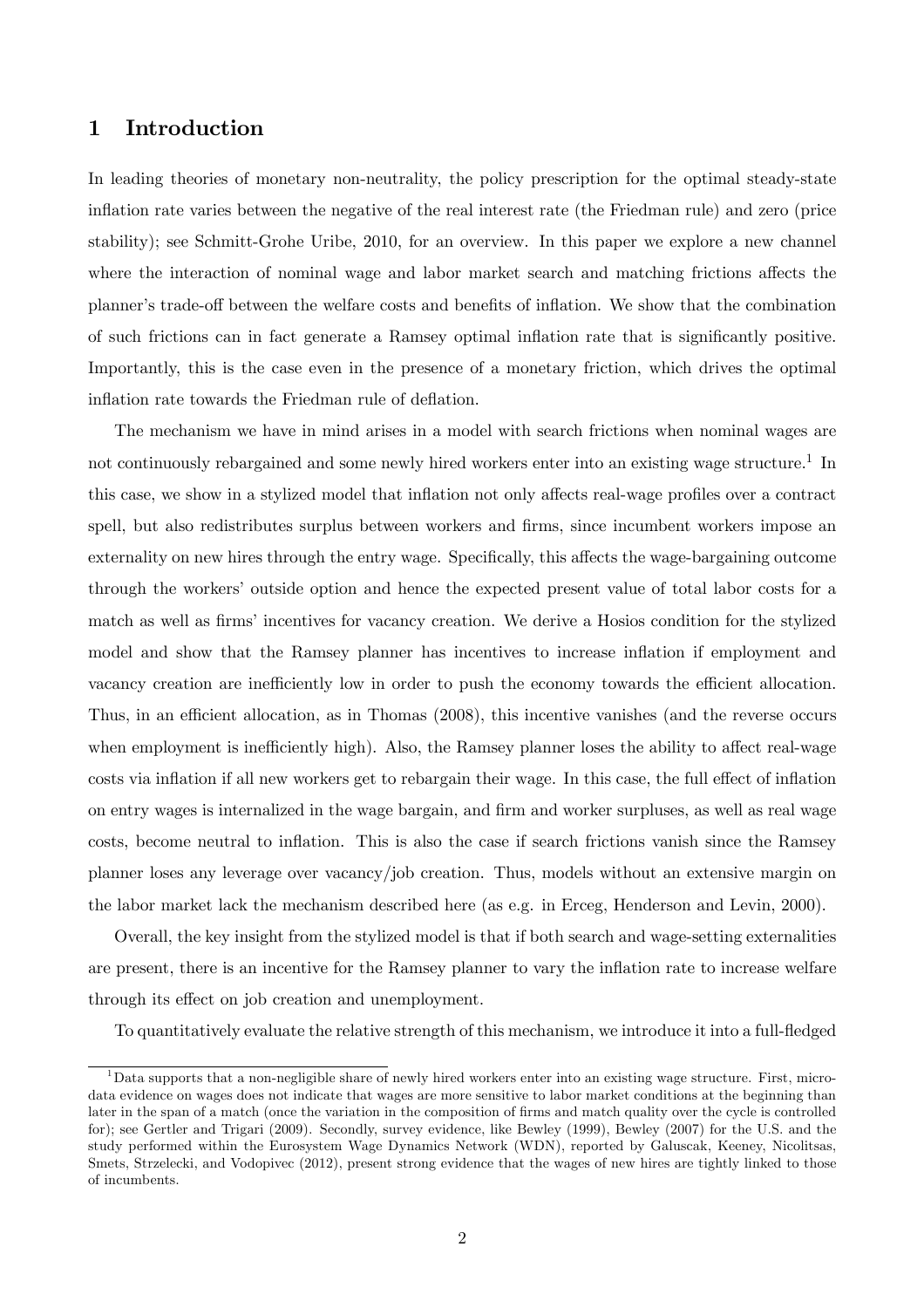model encompassing leading theories of monetary non-neutrality. The model we outline features a non-Walrasian labor market with search frictions as in Mortensen and Pissarides (1994), Trigari (2009) and Christoffel, Kuester, and Linzert (2009). Moreover, there are impediments to continuous resetting of nominal prices and wages modeled along the lines of Dotsey, King, and Wolman (1999), where adjustment probabilities are endogenous. Finally, the model features a role for money as a medium of exchange, as in Khan, King, and Wolman (2003) and Lie (2010).

In the quantitative model, variation in the average inflation rate will have several effects on welfare. First, inflation will affect the opportunity cost of holding money, pushing the optimal inflation rate towards the Friedman rule. Second, because of monopolistic competition and nominal frictions, inflation causes relative price distortions, which drive the optimal inflation rate towards zero. Finally, we introduce the mechanism presented above, i.e., search frictions combined with new hires entering into an existing wage structure, where the inflation rate affects equilibrium real-wage costs and, in turn, job creation.

In a standard U.S. calibration of the model, implying that employment is 187 percentage points lower than in the efficient allocation, we find that the Ramsey optimal inflation rate is 115 percent per year. Moreover, varying the share of new hires receiving rebargained wages has a substantial effect on the optimal inflation rate. If all newly hired workers receive rebargained wages, thus shutting down the interaction effect between nominal wage frictions and search and matching frictions, the optimal inflation rate is <sup>−</sup>0<sup>76</sup> percent.2 When none [<sup>50</sup> percent, the baseline] (all, as in Gertler and Trigari (2009)), of the newly hired workers enter into an existing wage structure, the optimal inflation rate is −076 [115] (135) percent. Thus, only a moderate share of new workers entering into an existing wage structure is needed to obtain a significantly positive optimal inflation rate.

When shutting down the monetary distortion and looking at the cashless economy, as analyzed in Woodford (2003), we find that the Ramsey optimal inflation rate increases to 1.52 percent. Thus, the monetary distortion has a moderately negative effect on the optimal policy prescription.

The results reported above are conditional on agents optimally choosing when to change prices and wages. It is then interesting to study the effect of shutting down the endogenous response of the adjustment probabilities to variations in inflation and let the agents face a fixed adjustment hazard. In contrast to Lie  $(2010)$ , we find that endogenizing adjustment probabilities matters for the quantitative analysis. Specifically, exogenous price and wage adjustment hazards give a Ramsey optimal inflation rate of 295 percent, thus an increase of almost two percentage points relative to the

 $2$ This is the same rate as if we let all wage contracts be continuously rebargained in the model (not only those of the new hires). These cases are the same due to the fact that wages are not allocative in the search-matching framework we rely on, or more specifically, a relative-wage dispersion across firms does not give rise to a dispersion of labor supply across individuals working at different firms.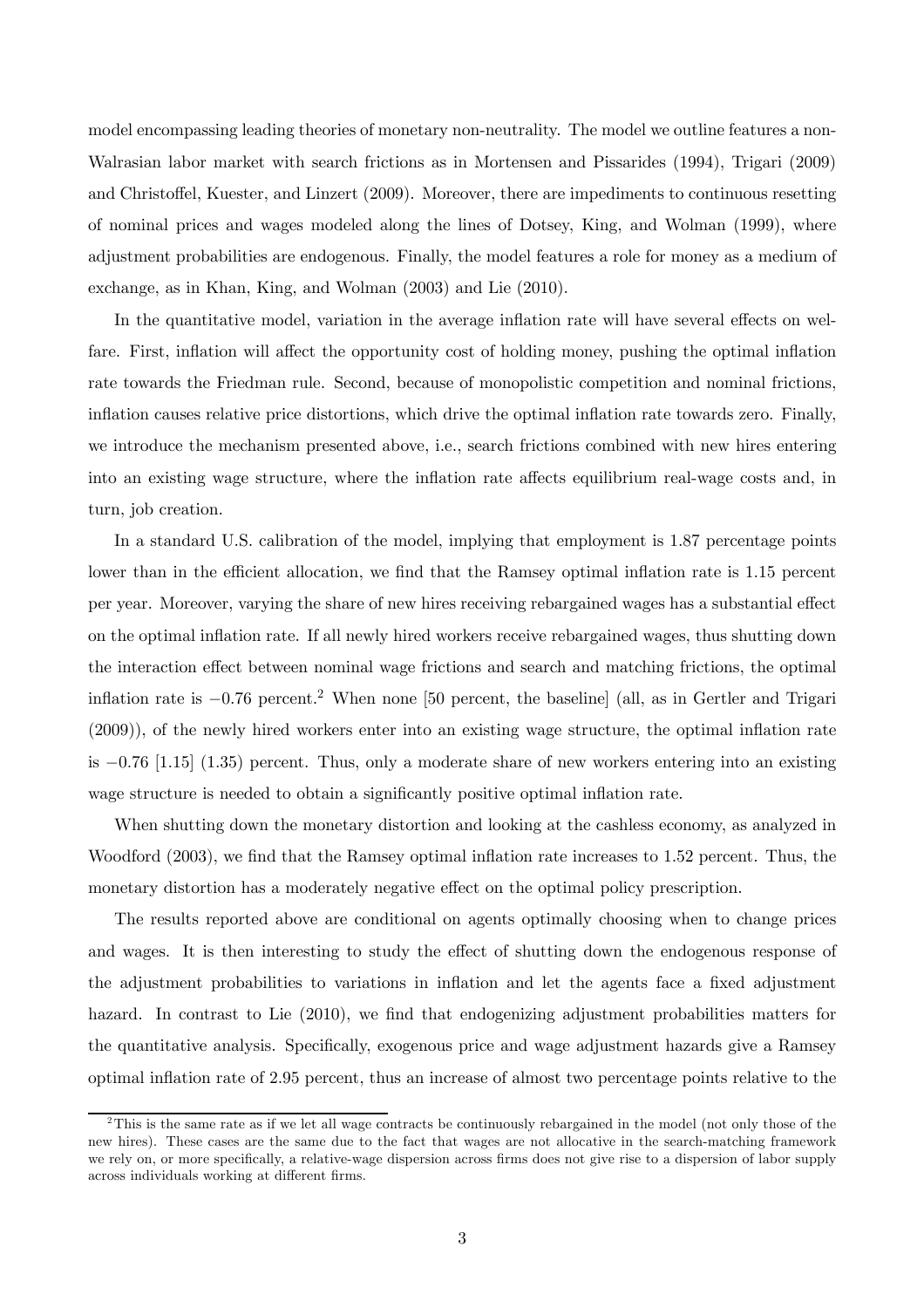case with endogenous adjustment hazards.

All in all, we find that the combination of search and wage-setting externalities within the canonical monetary model introduces an important link between inflation and welfare and hence potentially a large difference in prescribed policy.

For clarity, the quantitative model outlined in this paper does not encompass all mechanisms that can affect the Ramsey optimal steady-state inflation rate. Papers studying the effect of other mechanisms on the Ramsey optimal steady-state inflation are Schmitt-Grohé and Uribe (2010) using inflation as an indirect tax to address tax evasion, Schmitt-Grohé and Uribe (2012a) analyzing foreign demand of domestic currency, Schmitt-Grohé and Uribe (2012b) studying quality bias, Adam and Billi (2006) and Billi (2011) looking into the effect of the zero lower bound, and Kim and Ruge-Murcia  $(2011)$  addressing downward nominal wage rigidity.<sup>3</sup> Of these, only a substantial foreign demand of domestic currency and a planner that only cares about the well-being of the home country may lead to a significantly positive inflation rate. Moreover, all of these features are, if anything, likely to drive up the Ramsey optimal steady-state inflation rate. Thus, in this sense the results presented here can be viewed as a lower bound.

This paper is outlined as follows: In section 2 we present the basic mechanism we have in mind, in section 3, we outline the framework for the quantitative evaluation, including a description of the optimal Ramsey policy, in section 4 the calibration and the quantitative results are presented. Finally, section 5 concludes.

## 2 The Mechanism

To set ideas, it is helpful to first focus on a stylized stationary equilibrium model of the labor market featuring the interaction mechanism we have in mind.<sup>4</sup> Let firms and workers sign contracts with a fixed (nominal) wage,  $W$ , that with certainty lasts for two periods. Letting  $P$  denote the price level in the first period of the contract and  $\pi$  the gross inflation rate, the real wage in the first and second periods of the contract, respectively, are then  $w = \frac{W}{P}$  and  $w' = \frac{W}{\pi P} = \frac{w}{\pi}$ . This captures the first component we need, i.e. nominal wage frictions. We restrict attention to the case where gross inflation is positive, i.e.,  $\pi > 0$ . Secondly, we assume that there are search and matching frictions captured by a constant returns matching function, giving rise to a surplus to be bargained over. Specifically, we assume that the number of matches,  $\mu$ , is given by the constant-returns matching function in

 $3$ There is also a literature focusing on the dynamic effects of labor market frictions under the Ramsey optimal policy; see Faia  $(2008, 2009)$  and Faia and Rossi  $(2013)$ .

<sup>&</sup>lt;sup>4</sup>We are grateful to Antonella Trigari for suggesting how to substantially improve this section.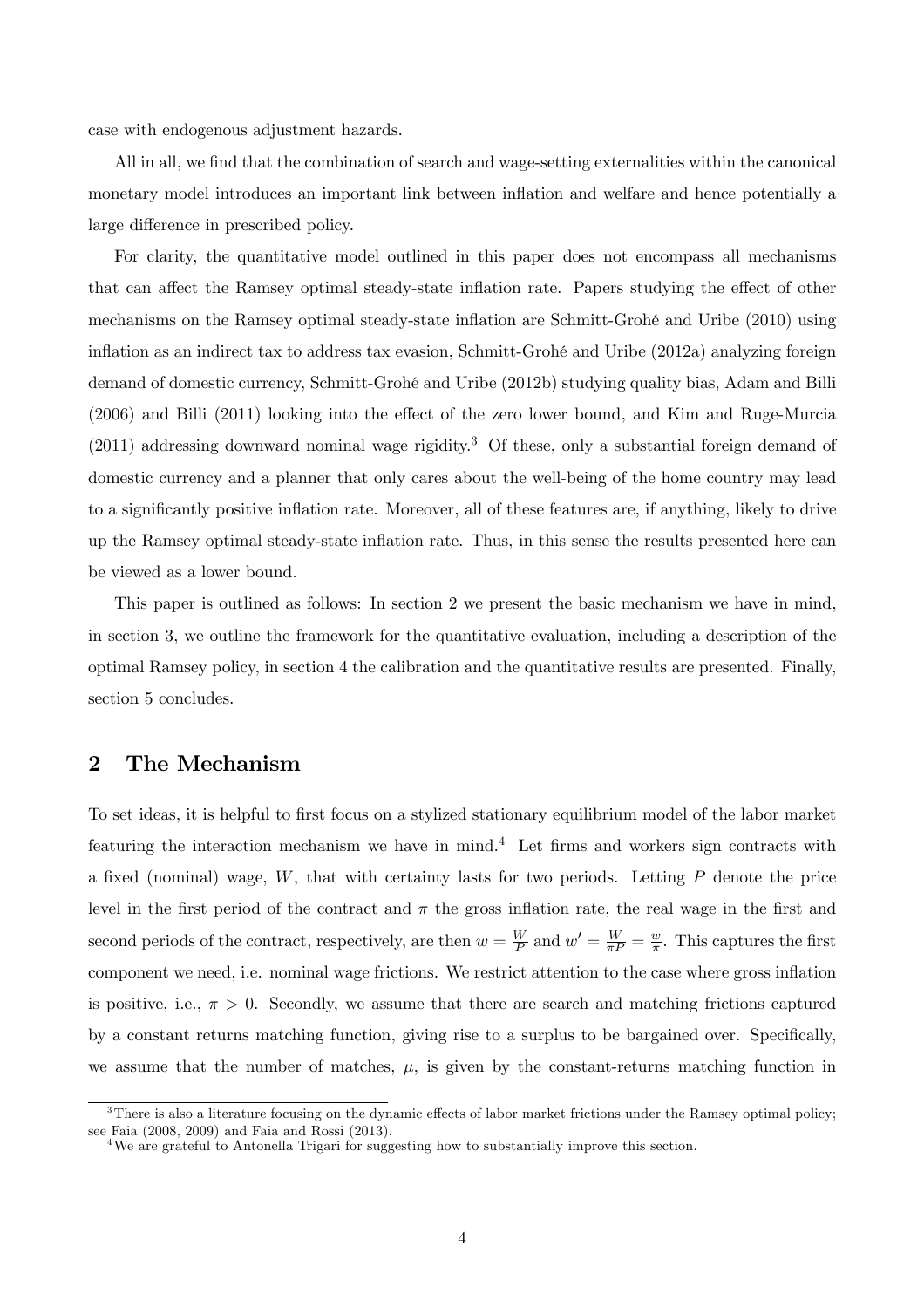Den Haan, Ramey, and Watson (2000);

$$
\mu = \frac{u\nu}{(u^{\sigma_a} + \nu^{\sigma_a})^{\frac{1}{\sigma_a}}}.\tag{1}
$$

where  $u$  is unemployment and  $\nu$  vacancies. The probability that a worker is matched to a firm is

$$
s = \frac{\mu}{u},\tag{2}
$$

and the probability that a vacancy is filled is

$$
q = \frac{\mu}{\nu}.\tag{3}
$$

We denote the surplus of the firm (worker)  $J^i$  ( $H^i$ ) with  $i \in \{0,1\}$  where  $i = 0$  denotes that the wage is rebargained and  $i = 1$  that the wage is not rebargained. The surplus for the firm in a period when wages are rebargained is then

$$
J^0 = p^w - w + \beta \rho J^1,\tag{4}
$$

where  $p^w$  is the (real) marginal revenue for the firm,  $\beta$  is the discount factor and  $\rho$  is the fixed probability that the match survives into the next period. Moreover, in a period when the wage is not rebargained the, surplus is

$$
J^1 = p^w - \frac{w}{\pi} + \beta \rho J^0. \tag{5}
$$

Similarly, the surpluses for the worker are

$$
H^{0} = w - b_{r} + \beta \left[ \rho H^{1} - s H_{x} \right] \tag{6}
$$

$$
H^{1} = \frac{w}{\pi} - b_{r} + \beta \left[ \rho H^{0} - s H_{x} \right], \qquad (7)
$$

where  $b_r$  is (real) income received when unemployed, financed via lump-sum taxes, s the probability of finding a job and  $H_x$  the average value of being employed across all firms in the economy. Note that variations in  $H_x$  affect the workers' outside option in the bargain. All renegotiating firms set the same wage  $w$  and the wage path for a rebargaining firm is

$$
\{w, \frac{w}{\pi}, w, \frac{w}{\pi}, \ldots\},\tag{8}
$$

and for a non-rebargaining firm, the wage path is

$$
\{\frac{w}{\pi}, w, \frac{w}{\pi}, w, \ldots\}.
$$
 (9)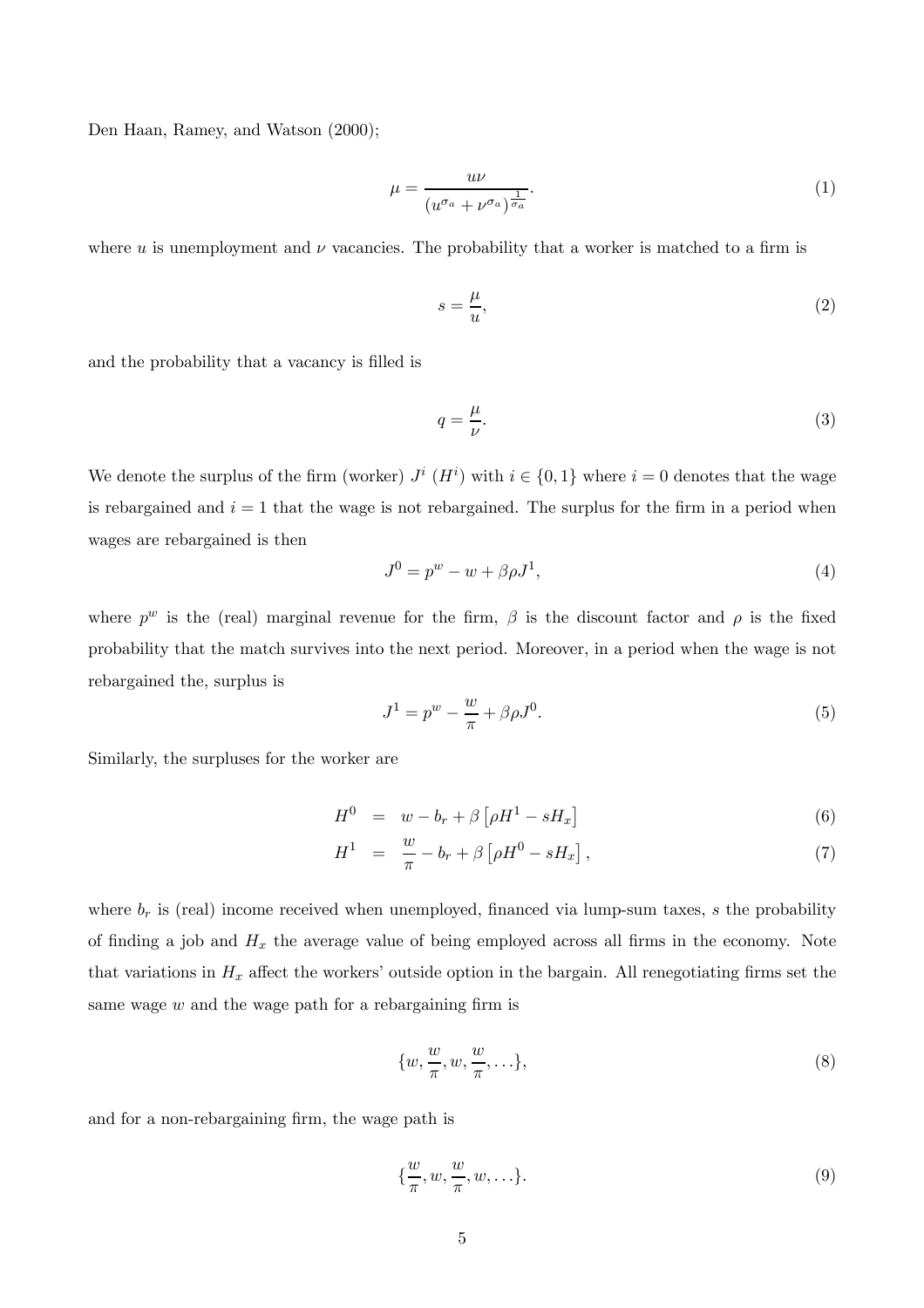The output, denoted by  $x^w$ , is sold at price  $p^w$  and is used as input by final-good firms that produce using a constant returns technology  $Y = x^w$ , facing CES demand with elasticity  $\sigma$  as in equation (41) below. This implies that  $p^w$  is the marginal cost of final-goods firms which in equilibrium is  $p^w = \frac{\sigma - 1}{\sigma} < 1$ . Note, however, that the social value of an additional employed worker is equal to unity due to the constant returns technology. The planner solution can be described by<sup>5</sup>

$$
1 - \eta(\theta) = \frac{\kappa + q\eta(\theta)\kappa\theta - \kappa\beta\rho}{q},\tag{12}
$$

where  $\kappa$  is the vacancy posting cost, q is the probability of filling a vacancy,  $\theta = \frac{\nu}{u}$  is tightness and  $\eta(\theta) = -\frac{\partial q}{\partial \theta}$  $\frac{\theta}{q}$ , i.e. the elasticity of the job-finding probability w.r.t. to tightness, together with the unemployment transition equation.6

#### Case 1: Flexible Wages

In a competitive equilibrium, labor market variables are determined by job creation and bargaining. Firm and worker values are

$$
J0 = pw - w + \beta \rho J0
$$
  
\n
$$
H0 = w - br + \beta [\rho H0 - sHx],
$$
\n(13)

where  $H_x = H^0$  in this case. From job creation, we have

$$
\kappa = q\beta J^0,\tag{14}
$$

where

$$
J^0 = \frac{p^w - w}{1 - \beta \rho}.\tag{15}
$$

From wage setting, via Nash bargaining, we have

$$
(1 - \varphi) H^0 = \varphi J^0,\tag{16}
$$

$$
\sum_{t=0}^{\infty} \beta^t \left( 1\left( 1 - u_t \right) - \kappa \theta_t u_t \right) \tag{10}
$$

and unemployment evolves according to

$$
1 - u_t = \rho \left( 1 - u_{t-1} \right) + q_{t-1} \theta_{t-1} u_{t-1}.
$$
\n
$$
(11)
$$

Solving the optimization problem then gives expression (12) in steady state.<br><sup>6</sup>Note that if the matching function is Cobb-Douglas,  $\eta(\theta)$  is a constant and equal to the elasticity of the matching function w.r.t. unemployment.

 $5$ This follows from solving the planner problem as in Pissarides (2000) p. 184-185 for a discrete economy. Formally, social welfare is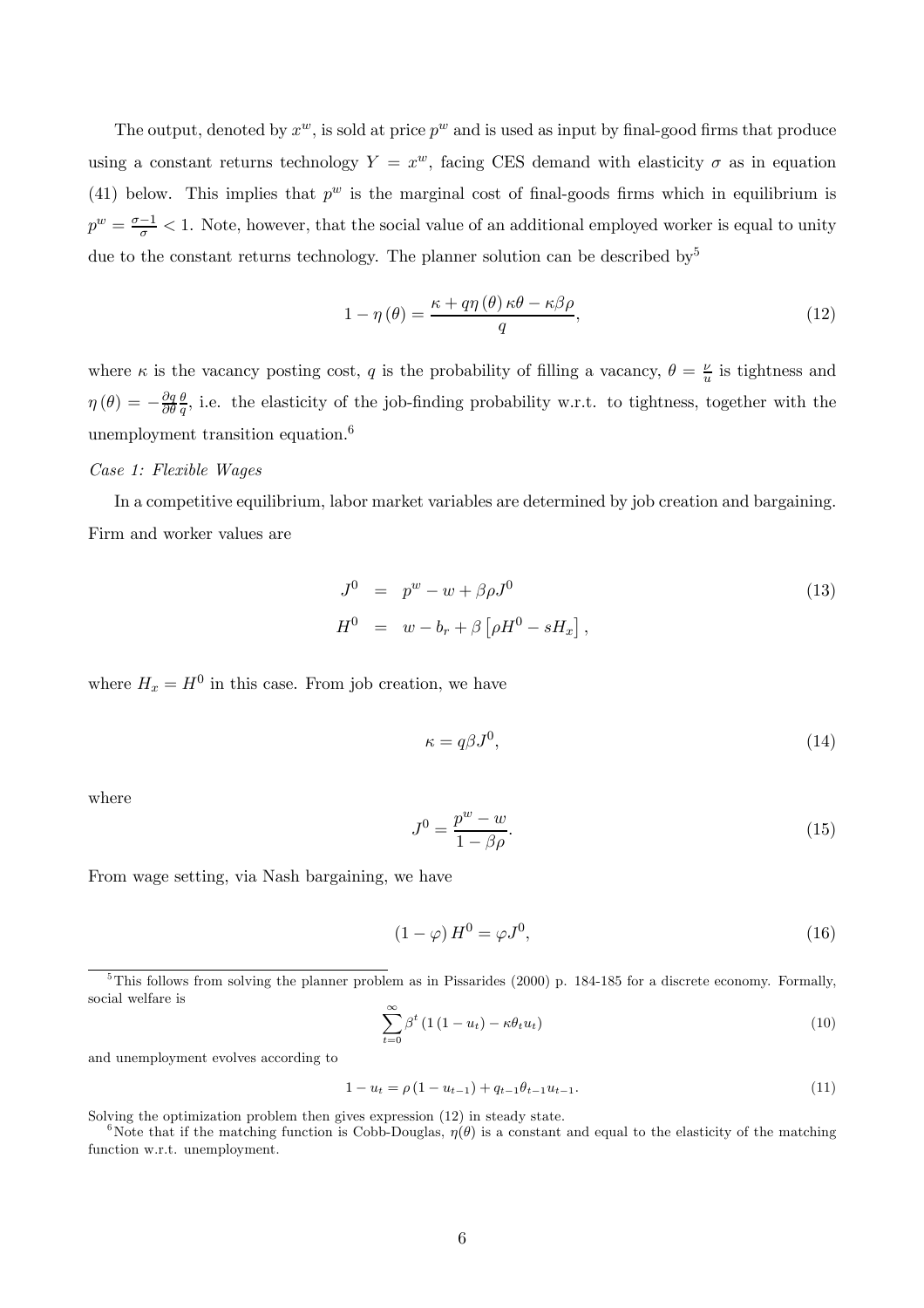where  $\varphi$  is the workers bargaining power, implying that the flexible wage, denoted by  $w_F$ , is given by

$$
w_F = \frac{\varphi(1 - \beta(\rho - s)) p^w + (1 - \varphi)(1 - \beta \rho) b_r}{1 - \beta(\rho - (1 - (1 - \varphi)) s)}.
$$
\n(17)

Using the solution for the wage in job creation condition (14) implies that the Hosios (1990) condition is

$$
1 - \varphi = \frac{1 - \eta(\theta)}{p^w - b_r} + \frac{(\varphi - \eta(\theta)) \kappa \theta}{p^w - b_r}.
$$
\n(18)

In the competitive economy, there is an externality imposed in job creation, due to the fact that the individual firm does not take into account that an increase in vacancies affects the aggregate probability that a vacancy is filled. This implies that if the firms were to obtain the entire surplus, too many vacancies would be posted in this economy (as long as  $\varphi$  in equation (18) is interior). The bargaining power as defined in equation (18), is the bargaining power that ensures that the firms' job creation incentives lead to the planner allocation as described in equation (12). Let  $\varphi_{H,F}$  denote the value of bargaining power satisfying the Hosios condition (18) under flexible wages. Note that this differs from the standard Hosios condition due to the fact that the firm revenues differ from the social value of an employee ( $p^w$  vs. unity) and also because workers get an unemployment benefit,  $b_r$ , which would be zero in the standard approach outlined in Pissarides (2000); see equations (8.5) - (8.7). Specifically, the reason why  $b_r$  enters the Hosios condition is that a change in  $b_r$  affects the competitive equilibrium through wages (see equation (17)), but does not affect the planner solution since it is just a transfer.

We can also think about the Hosios condition in terms of the wage. In particular, from expression (17), the wage is a function of bargaining power and thus the wage at bargaining power  $\varphi = \varphi_{H,F}$ , denoted by  $w_{H,F}$ , implies that the Hosios condition must be satisfied.

#### Case 2: Sticky wages

For simplicity, this section focuses on the two boundary cases where  $H_x = H^0$  or  $H_x = H^1$ . Thus, either new hires get rebargained wages or they enter into the second period of the wage contract. Note that by solving the system of equations (4) and (5), we can rewrite firm values as

$$
J^{0} = \frac{1}{1 - \beta \rho} \left[ p^{w} - \frac{w + \beta \rho \frac{w}{\pi}}{1 + \beta \rho} \right]
$$
(19)

and

$$
J^{1} = \frac{1}{1 - \beta \rho} \left[ p^{w} - \frac{\frac{w}{\pi} + \beta \rho w}{\frac{1 + \beta \rho}{\pi \tilde{w}^{1}}} \right].
$$
 (20)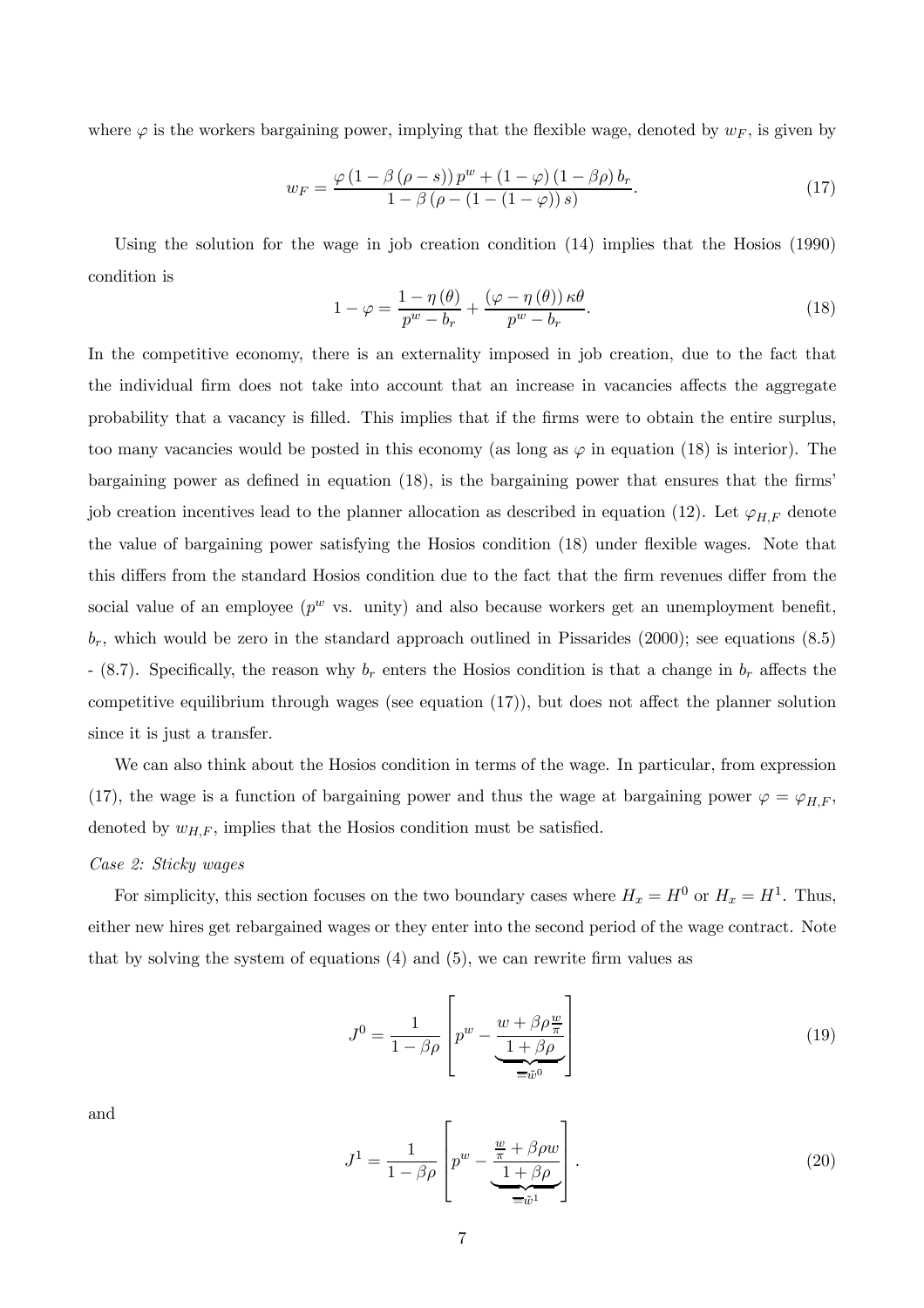Similarly, from the system of equations (6) and (7),

$$
H^{0} = \frac{1}{1 - \beta \rho} \left[ \tilde{w}^{0} - (b_{r} + \beta s H_{x}) \right], \qquad (21)
$$

$$
H^{1} = \frac{1}{1 - \beta \rho} \left[ \tilde{w}^{1} - (b_{r} + \beta s H_{x}) \right]. \tag{22}
$$

Nash bargaining (16) implies that, when renegotiating, the parties share the surplus so that the present value of the wage sequence shares the present value of surpluses according to the bargaining power  $\varphi$ and we get

$$
\tilde{w}_i^0 = \varphi p^w + (1 - \varphi)(b_r + \beta s H_x), \qquad (23)
$$

where superscript  $i = \{b, nb\}$  denotes when  $H_x = H^0$  and  $H_x = H^1$ , respectively. That is  $\tilde{w}_b^0$  is the wage when all new hires get a rebargained wage and  $\tilde{w}_{nb}^0$  is the wage when all new hires enter into an old contract. In the latter case, the present value of the wage sequence is lower when  $\pi > 1$ , since the worker first gets the deflated wage and then the rebargained wage  $w$ . Furthermore, the higher the inflation rate, the lower the present value of wages when new hires enter into an existing contract relative to in a renegotiated match. We denote this ratio by

$$
\delta(\pi) \equiv \frac{\tilde{w}_i^1}{\tilde{w}_i^0} = \frac{\frac{1}{\pi} + \beta \rho}{1 + \beta \rho \frac{1}{\pi}}
$$
\n(24)

for  $i = \{b, nb\}$ . Note also that  $\delta'(\pi) < 0$ ,  $\lim_{\pi \to 0} \delta(\pi) = 1/\beta \rho$ ,  $\delta(1) = 1$  and  $\lim_{\pi \to \infty} \delta(\pi) = \beta \rho$ . Using  $(6)$ ,  $(7)$  and  $(23)$  gives

$$
\tilde{w}_b^0 = \frac{1 - \beta(\rho - s)}{1 - \beta(\rho - (1 - (1 - \varphi))s)} \left[ \varphi p^w + (1 - \varphi) \frac{1 - \beta \rho}{1 - \beta(\rho - s)} b_r \right]
$$
\n(25)

and

$$
\tilde{w}_{nb}^{0} = \frac{1 - \beta(\rho - s)}{1 - \beta(\rho - (1 - (1 - \varphi)\delta(\pi))s)} \left[ \varphi p^{w} + (1 - \varphi)\frac{1 - \beta\rho}{1 - \beta(\rho - s)}b_{r} \right].
$$
\n(26)

Note that whenever  $\pi > 1$  and hence  $\delta(\pi) < 1$  the wage when new hires get rebargained wages is higher than when new hires enter into an existing wage structure, i.e.  $\tilde{w}_b^0 > \tilde{w}_{nb}^0$ . The reason for this is that employed workers take into account that an increase in inflation affect the wage profile for their own contract and hence adjust  $w$  accordingly, but they do not take into consideration the effect the wage profile has on the entry wages of new hires, i.e.  $w/\pi$ . Thus, incumbent (bargaining) workers impose an externality on the entry wage of new hires. This, in turn, leads to a lowering of the present value of the wage sequence for new hires (see equation (9)), and in turn to a worsening of the outside option for workers when bargaining and a reduction in the equilibrium wage. Relying on the same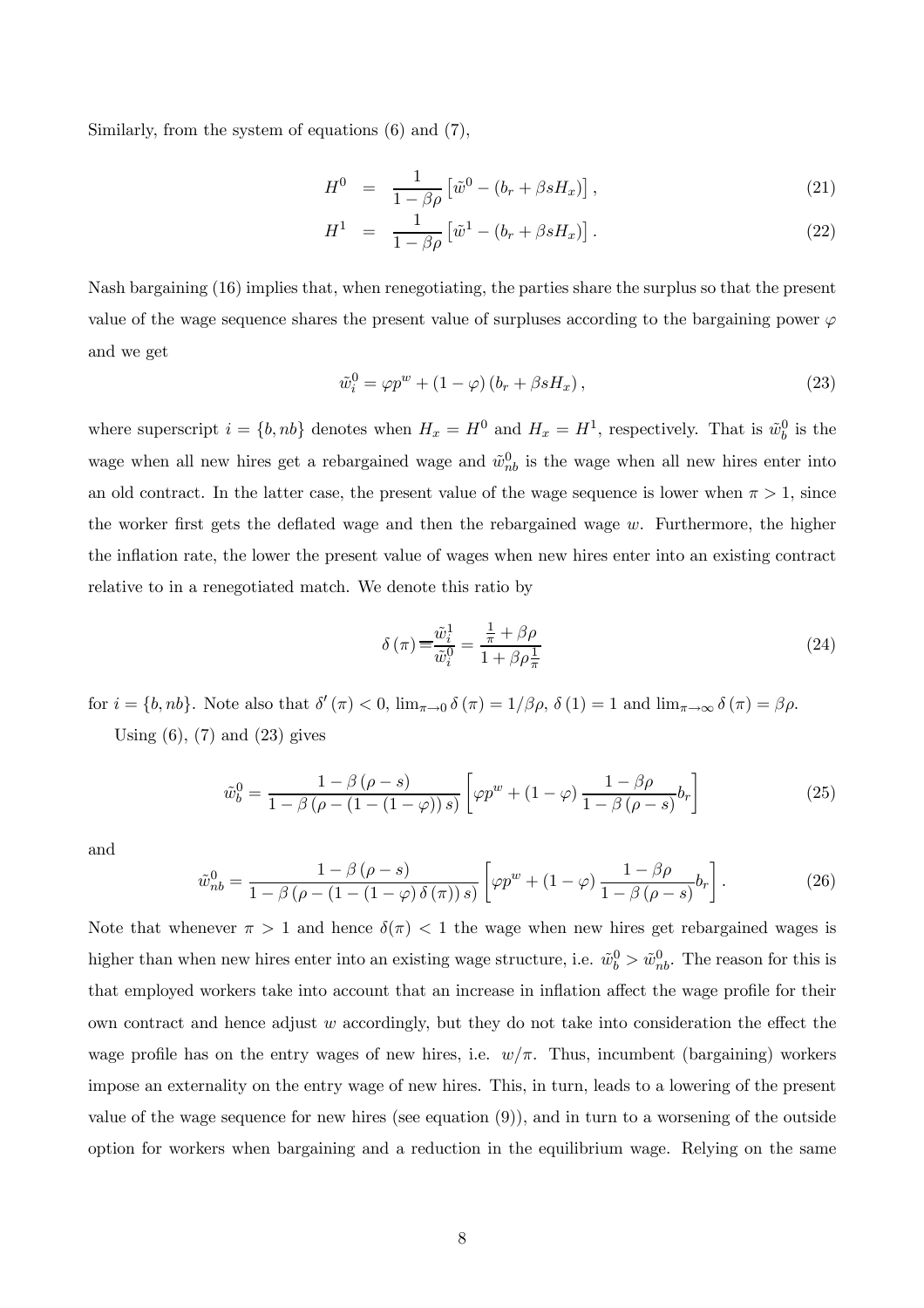notation, note also that job creation is

$$
\kappa = \beta q J_b^0 \tag{27}
$$

when  $H_x = H^0$  and

$$
\kappa = \beta q J_{nb}^{1} \tag{28}
$$

when  $H_x = H^1$ . Thus, it is the wages of newly hired workers  $(\tilde{w}_b^0$  and  $\tilde{w}_{nb}^1)$  that matters for equilibrium outcomes (echoing Pissarides, 2009).

Now consider the relationship to the flexible wage economy and the Hosios condition. First, when  $H_x = H^0$ , note that  $\tilde{w}_b^0 = w_F$ . Hence, the firm surplus  $J_b^0$  in equation (27) is the same as in the economy with flexible wages (see equation (15)). This in turn implies that job creation, employment and unemployment are the same and  $\varphi_{H,b} = \varphi_{H,F}$ . Moreover, the Hosios condition is again described as in equation (18).

Second, if  $H_x = H^1$  when  $\pi > 1$  we have  $\tilde{w}_{nb}^0 < \tilde{w}_{b}^0$  since  $\delta < 1$  and when  $\pi < 1$  we have  $\tilde{w}_{nb}^0 > \tilde{w}_{b}^0$ . Focusing on the case where  $\pi > 1$ , the equilibrium present value of wages in a non-renegotiating match  $\tilde{w}_{nb}^1$  does not share the surplus according to the bargaining power  $\varphi$ , but instead gives the firm a higher share of the surplus than what would be implied by its bargaining power. Also, from (19) - (21) the total surplus for new matches is

$$
\frac{1}{1-\beta\rho}\left[p^w - \left(b_r + \beta s H_b^0\right)\right] \tag{29}
$$

when  $H_x = H^0$  and

$$
\frac{1}{1-\beta\rho} \left[ p^w - \left( b_r + \beta s H_{nb}^1 \right) \right] \tag{30}
$$

when  $H_x = H^1$ . Since  $H_b^0 = \frac{\tilde{w}^0 - b_r}{1 - \beta(\rho - s)} > H_{nb}^1 = \frac{\delta(\pi)\tilde{w}^1 - b_r}{1 - \beta(\rho - s)}$ , the total surplus for new matches is larger when  $H_x = H^1$  than when  $H_x = H^0$ . Thus, when new hires get non-renegotiated wages, the firm gets a larger share of a larger surplus, both of which increase the firm value of a new hire. Formally,

$$
J_{nb}^{1} = \frac{p^{w} - \delta(\pi) \tilde{w}_{nb}^{0}}{1 - \beta \rho} > J_{b}^{0} = \frac{p^{w} - \tilde{w}_{b}^{0}}{1 - \beta \rho},
$$
\n(31)

implying that firms will post more vacancies than in the case where new workers get rebargained wages. Hence, employment will be higher and unemployment lower. Furthermore, by subtracting and adding  $\tilde{w}_b^0$  in the numerator for the value of  $J_{nb}^1$  in equation (31), using  $\tilde{w}_b^0 = w_F$  and proceeding as in the flexible wage case, the Hosios condition is

$$
1 - \varphi = \frac{1 - \eta(\theta)}{p^w - b_r} - \frac{\eta(\theta) - \varphi}{p^w - b_r} \kappa \theta - \frac{1 - \beta \rho + \varphi \beta \theta q}{\left(1 - \beta \rho\right) \left(p^w - b_r\right)} \left(\tilde{w}_b^0 - \delta\left(\pi\right) \tilde{w}_{nb}^0\right),\tag{32}
$$

where the first two terms on the right-hand side are as in equation (18), but the last term is new and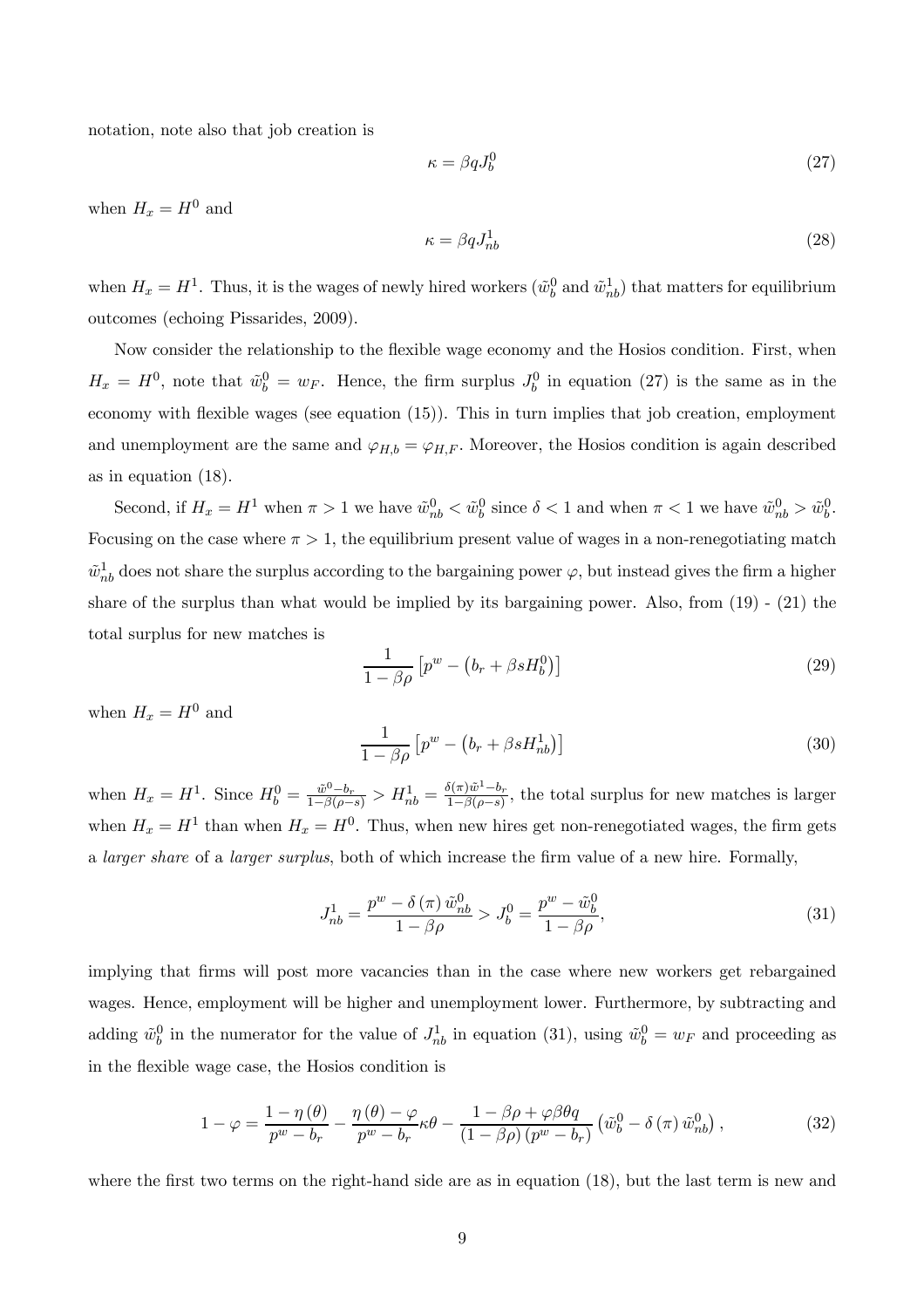is due to the fact that the wage paid to new hires is different from the wage in equation (25) (and thus the wage in equation (17)). Let  $\varphi_{H,nb}$  denote the value of  $\varphi$  satisfying the above equation.

Note that equation (32) depends on  $\delta$ . Then, in contrast to the flexible wage case and the case where new hires get new wages, there are several values of  $\varphi$  for which the planner solution can be implemented by an appropriate choice of  $\delta$ . To see this, first note that, using  $\tilde{w}_{nb}^0$  in (28) and that q and s are functions of  $\theta$  (using the CRS property of the matching function), the job creation condition (28) implicitly determines equilibrium tightness  $\theta$  as a function of  $\delta$  and  $\varphi$ . Denote this function by  $\theta = \theta_{nb} (\delta, \varphi)$ , which is decreasing in  $\delta$ .<sup>7</sup> The equilibrium wage costs ( $\tilde{\omega}^1$  in equation (20)) paid by hiring firms is

$$
\hat{w}_{nb}^{1}(\delta, \varphi) = \delta \frac{1 - \beta \left(\rho - s \left(\theta_{nb} \left(\delta, \varphi\right)\right)\right)}{1 - \beta \left(\rho - \left(1 - \left(1 - \varphi\right) \delta\right) s \left(\theta_{nb} \left(\delta, \varphi\right)\right)\right)} \times \left[\varphi p^{w} + \left(1 - \varphi\right) \frac{1 - \beta \rho}{1 - \beta \left(\rho - s \left(\theta_{nb} \left(\delta, \varphi\right)\right)\right)} b_{r}\right],
$$
\n(33)

which is increasing in  $\delta$ , again by using (28). Since  $\delta$  is in the open set  $(\beta \rho, 1/\beta \rho)$  and since  $\hat{w}_{nb}^1(\delta, \varphi)$  is increasing in  $\delta$ , the set of feasible wages,  $W_{nb} \equiv (\underline{w}_{nb}, \bar{w}_{nb})$ , is open where the lower and upper bounds are  $\underline{w}_{nb} \equiv \hat{w}_{nb}^1(\beta \rho, \varphi)$  and  $\overline{w}_{nb} \equiv \hat{w}_{nb}^1(1/\beta \rho, \varphi)$ , respectively. Furthermore, as  $\beta \rho \to 1$  both the upper and lower bounds converge to  $w_F$ . Whether  $w_{H,F} \in W_{nb}$  or not determines if the planner solution can be achieved. Note first that when  $\varphi = \varphi_{H,F}$  the planner solution can be implemented by setting  $\pi = 1$ , implying  $\delta(\pi) = 1$  and hence  $\hat{w}_{nb}^1(1, \varphi_{H,F}) = w_{H,F}$  and  $\underline{w}_{nb} < w_{H,F} < \overline{w}_{nb}$ . Second, since the bounds are continuous in  $\varphi$ , we have  $w_{H,F} \in W_{nb}$  for  $\varphi$  close to  $\varphi_{H,F}$  implying that there is a  $\pi \in (0,\infty)$  that implements the planner solution.<sup>8</sup> Third, if  $w_{H,F} < \underline{w}_{nb}$  or  $w_{H,F} > \overline{w}_{nb}$  the planner solution can not be implemented and the policymaker has incentives to either create hyper inflation  $(\pi \to \infty)$  or hyper deflation  $(\pi \to 0)$  depending on which boundary is relevant.<sup>9</sup> Thus, there is a set of values for the bargaining power

$$
\Omega = \left\{ \varphi \in [0, 1] \mid \exists \delta \in (\beta \rho, 1/\beta \rho) \text{ s.t. } \hat{w}_{nb}^{1} (\delta, \varphi) = w_{H, F} \right\},\tag{34}
$$

where the planner solution can be implemented by appropriately choosing  $\pi$ .

Recall that the Ramsey planner chooses inflation subject to the constraints from private sector behavior. Then it follows from above that the Ramsey optimal inflation rate either does not exist

<sup>&</sup>lt;sup>7</sup>This follows from differentiating  $(28)$ .

<sup>&</sup>lt;sup>8</sup>Here we do not consider a subsidy to intermediate goods production or  $b_r$  as instruments for the Ramsey policy maker. For a discussion on tax-policy implementation of the first-best allocation in a model with nominal rigidities and labor market frictions see Ravenna and Walsh (2012).<br><sup>9</sup>That the planner solution can not be implemented for some parameter values follows from noting that when  $\varphi > \varphi_{H,F}$ 

we have  $\hat{w}_{nb}^{1}(1,\varphi) > w_{H,F}$  and, if we in addition let  $\beta \rho \to 1$ , we also have  $\underline{w}_{nb} > w_{H,F}$ .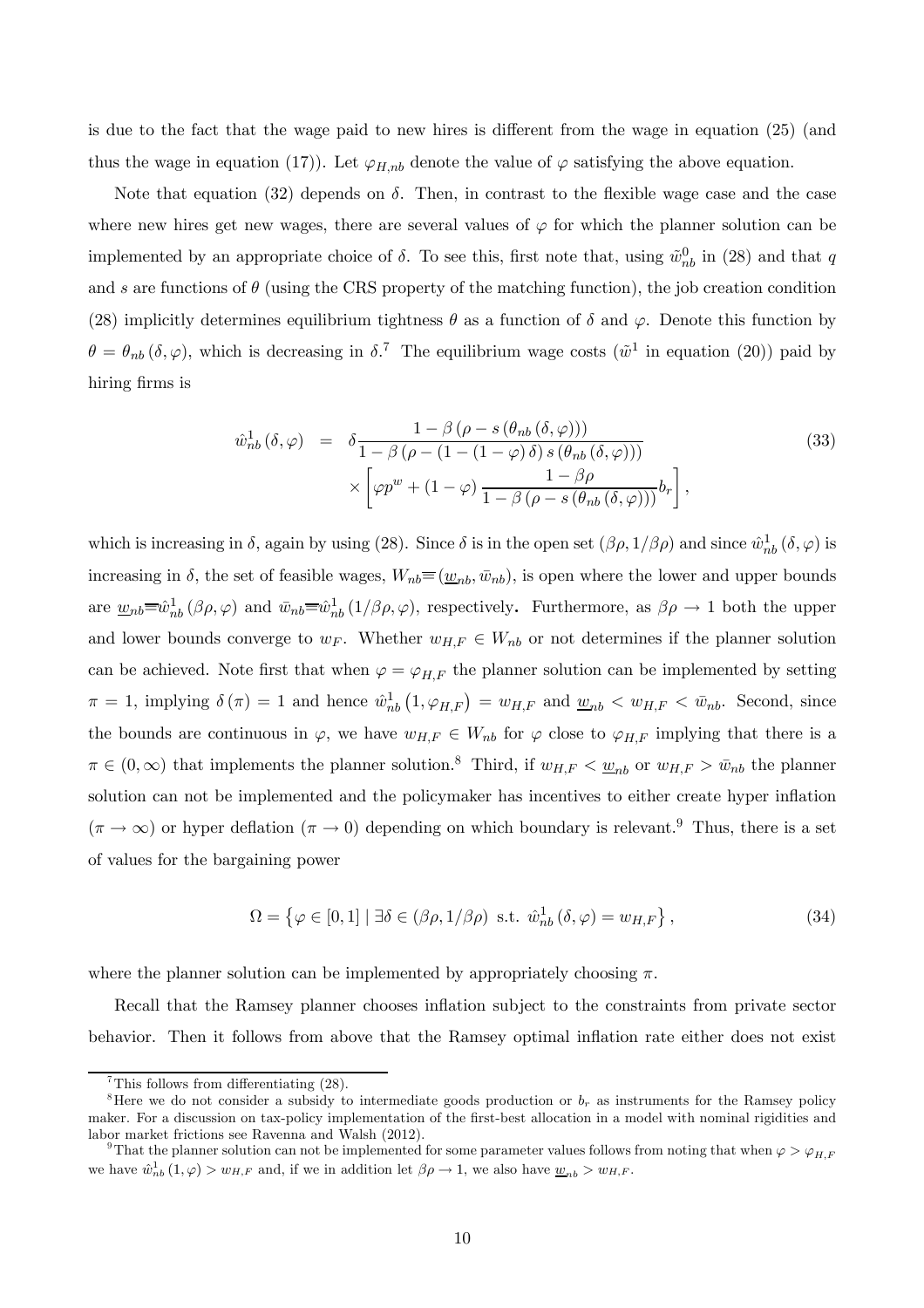or is the rate that implements the planner solution in (12). Below we develop a richer model adding additional frictions for the Ramsey planner to consider when designing optimal policy (i.e., price adjustment frictions and money demand). These frictions introduce additional trade-offs that eliminate the nonexistence problems associated with hyper inflation/deflation. Specifically, price adjustment tends to push the Ramsey optimal inflation rate to zero, while the Friedman rule tends to push it towards the negative of the real interest rate.

Note also that, if search frictions vanish, i.e., when the job finding probability  $s \to 1$ , due to  $\kappa \to 0$ , the competitive equilibrium converges to the planner solution. To see this, note that the planner solution has  $q \to 0$  and  $s \to 1$  when  $\kappa \to 0.1^{\circ}$  In the competitive economy, the equilibrium also has  $q \to 0$  and  $s \to 1$  in the case where  $\kappa \to 0.11$  This follows from that the surplus of a match  $\beta J_{nb}^1$  is strictly positive and hence we have  $q \to 0$  from equation (28), in turn implying  $s \to 1.12$  Thus, when search frictions vanish, the competitive equilibrium allocation converges to the planner solution, eliminating any incentives to use the mechanism above.<sup>13</sup>

The key insight here is that if both search and wage-setting externalities are present, this mechanism is active. In this case, a Ramsey planner has incentives to vary the inflation rate in order to increase welfare through its effect on equilibrium wages through  $\delta$ , in turn affecting job creation and unemployment.

In relation to earlier literature it is first worth noting that this mechanism is not at work in Thomas

$$
q = \frac{1}{\left(1 + \theta^{\sigma_a}\right)^{\frac{1}{\sigma_a}}} \tag{35}
$$

$$
s = \frac{1}{\left(1 + \theta^{-\sigma_a}\right)^{\frac{1}{\sigma_a}}} \tag{36}
$$

and

$$
\eta(\theta) = \frac{\theta^{\sigma_a}}{1 + \theta^{\sigma_a}}.\tag{37}
$$

The planner optimality condition can be written as

$$
\kappa (1 - \beta \rho) = \frac{1}{\left(1 + \theta^{\sigma_a}\right)^{\frac{1}{\sigma_a} + 1}} \left(1 - \theta^{\sigma_a + 1} \kappa\right). \tag{38}
$$

Then, as  $\kappa \to 0$ , we have  $\theta \to \infty$  and hence  $q \to 0$  and  $s \to 1$ .<br><sup>11</sup>As long as there is not too much deflation.

 $12$ To see this, note first that we can write

$$
J_{nb}^{1} = \frac{K(\delta, s)}{(1 - \beta \rho) (1 - \beta (\rho - (1 - (1 - \varphi)\delta)s))},
$$
\n(39)

where  $K > 0$  for  $\delta < 1$  and  $s \in [0,1]$ . Also, for  $\delta > 1$ , K is decreasing in s. Note also that the denominator is always positive. Consider the equilibrium for diffferent values of  $\delta$  and let  $\bar{\delta}$  be defined by  $K(\bar{\delta},1) = 0$ . Then, for all  $\delta < \bar{\delta}$ , since  $K(\delta,s) > 0$  for all  $s \in [0,1]$ , we have  $q \to 0$  from equation (28) when  $\kappa \to 0$  and in turn  $s \to 1$ . For  $\delta > \overline{\delta}$  we instead have  $s \to s^{\max} (\delta) < 1$  when  $\kappa \to 0$ , where  $s^{\max} (\delta)$  is the value of s that solves  $K(\delta, s) = 0$ . Then equilibrium

tightness, denoted by  $\theta^{\max}$ , is determined by using equation (36). This, in turn, determines q from equation (35).<br><sup>13</sup>For the case of too much deflation, the entry wage  $\hat{w}_{nb}^1(\delta,\varphi)$  is larger than the gross surpl close to one. Then the limit equilibrium job finding probability is instead the value of s where  $J_{nb}^1 = 0$ , leading to an inefficient outcome.

 $10$ To see this, note first that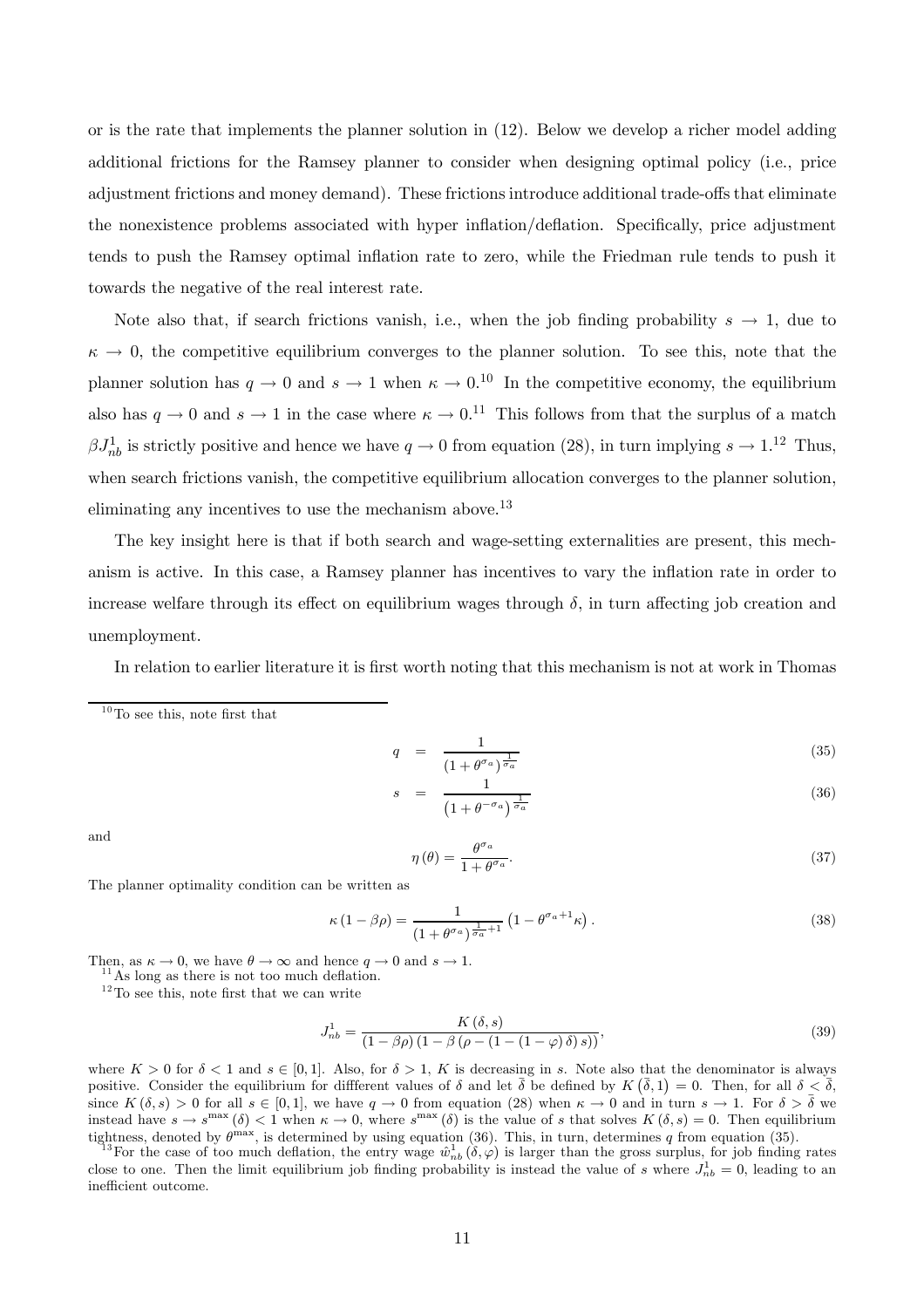(2008) due to the fact that the calibration implies that the Hosios condition holds and hence that there are no steady-state search externalities. Moreover, the model of Erceg, Henderson, and Levin (2000) does not feature this mechanism either. This is due to the fact that there is no extensive margin on the labor market in that model and hence no room for search frictions. Thus, the Ramsey planner has no leverage on job creation through the channel outlined above. However, and similarly to our model, the Erceg, Henderson, and Levin (2000) model features a markup in wage-setting where the actual markup can be different from the flexible price markup because of Calvo (1983)-style wage stickiness. Thus, in both models the planner has incentives to tilt the real-wage profile in order to lower the actual markup and increase labor input.<sup>14</sup> Note though, since the model lacks a leverage on job creation there is much less of a motive for the planner to use this channel as shown by Amano, Moran, Murchison, and Rennison  $(2009).^{15}$  The model in Kim and Ruge-Murcia  $(2011)$  is similar to Amano, Moran, Murchison, and Rennison (2009), but differs in that it instead relies on wage-setting frictions along the lines of Rotemberg (1982). This, however, does not seem to be important for the Ramsey optimal inflation rate.16

## 3 A Model for Quantitative Evaluation

The next step in our analysis attempts to realistically evaluate the quantitative importance of the mechanism outlined above by embedding it in the canonical monetary model. The basic framework for the quantitative evaluation shares many elements of standard models. There is a monopolistically competitive intermediate goods sector where producers set prices facing a stochastic fixed adjustment cost as in Dotsey, King, and Wolman (1999). The intermediate goods sector buys a homogenous input from the wholesale sector, which, in turn, uses labor in the production of this input. The market for this homogenous input is characterized by perfect competition.

In contrast to previous papers studying the Ramsey optimal steady-state inflation rate, our model features search and matching frictions and staggered wage bargaining. Specifically, the wholesale sector posts vacancies on a search and matching labor market similar to Christoffel, Kuester, and Linzert (2009) and Trigari (2009). Wages are bargained between a representative family and wholesale firms in a setting with stochastic impediments to rebargaining, akin to how price setting is modeled. The representative family construct, composed of many workers as in Merz (1995), is introduced

 $14$ The average wage markup in an EHL model is computed in equation (16) in Amano, Moran, Murchison, and Rennison (2009).

<sup>&</sup>lt;sup>15</sup> In Table 1 of Amano, Moran, Murchison, and Rennison (2009), the optimal inflation rate (without productivity growth) is 003%. Since only taking into account markup variations across households would imply an optimal inflation rate of zero, the effect of using inflation to affect the average markups in the economy is tiny.  $16$ The paper by Kim and Ruge-Murcia (2011) has its focus on downward nominal wage rigidities, which is not the

focus here. However, they also look at the case with symmetric wage adjustment frictions and find a deflation rate of about 0.1 percent. Thus, their result is very much in line with Amano, Moran, Murchison, and Rennison (2009).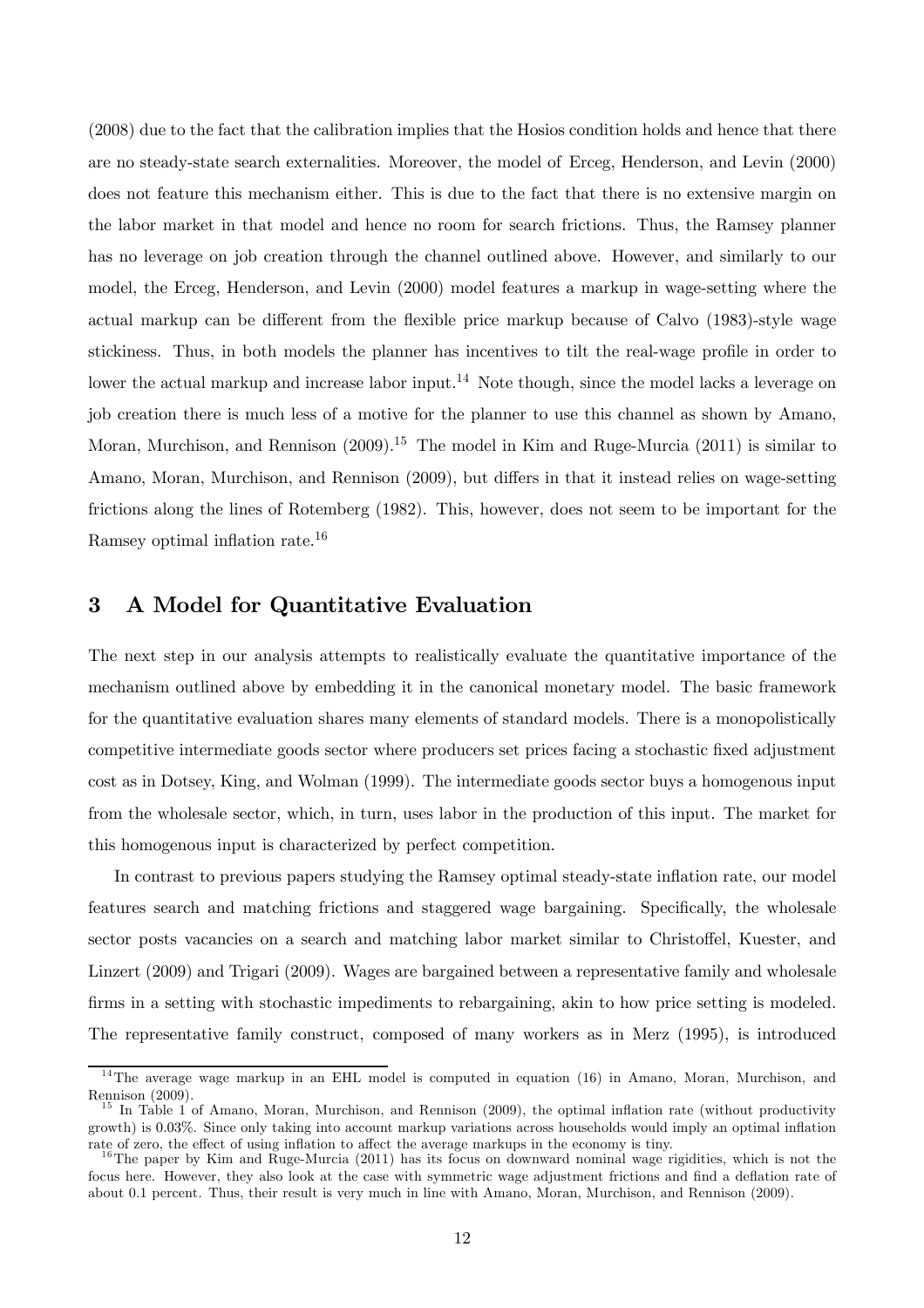to ensure complete consumption insurance. The representative family then supplies labor, bargains wages and assures equal consumption across workers within the family. Finally, notation is simplified by assuming a flexible-price retail sector that repacks the intermediate goods in accordance with consumer preferences and sells them to the representative family on a competitive market. We also add a monetary friction along the lines of Dotsey, King, and Wolman (1999).

#### 3.1 Intermediate-Goods Firms

The intermediate-goods firm chooses whether to adjust prices or not. Let the probability of adjusting prices in a given period be denoted by  $\alpha_t^j$ , given that the firm last adjusted its price j periods ago. For technical reasons, we assume that there is some  $J > 1$  such that  $\alpha^{J-1} = 1$ . Note that we follow standard notation and label the  $J$  cohorts from 0 to  $J - 1$ .

#### 3.1.1 Prices

Given that an intermediate-goods firm last reset prices in period  $t - j$ , the maximum duration of the price contract is then  $J-j$ , where  $J$  is the maximum price contract duration and  $\alpha_t^j$  is the adjustment probability  $j$  periods after the price was last reset. The intermediate-goods firms buys a homogeneous input from the wholesale firms at the (real) price  $p_t^w$ . As in Khan, King, and Wolman (2003), an intermediate producer chooses the optimal price  $P_t^0$  so that

$$
v_t^0 = \max_{P_t^0} \left[ \frac{P_t^0}{P_t} - p_t^w \right] Y_t^0 + E_t \Lambda_{t,t+1} \beta \left( \alpha_{t+1}^1 v_{t+1}^0 + \left( 1 - \alpha_{t+1}^1 \right) v_{t+1}^1 \left( \frac{P_t^0}{P_{t+1}} \right) \right) \tag{40}
$$
  
-
$$
E_t \Lambda_{t,t+1} \beta p_{t+1}^w \Xi_{1,t+1},
$$

where

$$
Y_t^j = \left(\frac{P_t^j}{P_t}\right)^{-\sigma} Y_t,\tag{41}
$$

and where  $P_t$  is the aggregate intermediate goods price level and  $\beta$  the discount factor. Moreover,  $\Lambda_{t,t+1}$  is the ratio of Lagrange multipliers in the problem of the consumer tomorrow and today. Finally,  $\Xi_{1,t+1}$  is the expected adjustment cost. Note that the term within the square brackets is just the firm's per unit profit in period  $t$ .

The values  $v_t^j$  evolve according to

$$
v_t^j \left(\frac{P_t^j}{P_t}\right) = \left[\frac{P_t^j}{P_t} - p_t^w\right] Y_t^j + E_t \Lambda_{t,t+1} \beta \left(\alpha_{t+1}^{j+1} v_{t+1}^0 + \left(1 - \alpha_{t+1}^{j+1}\right) v_{t+1}^{j+1} \left(\frac{P_t^j}{P_{t+1}}\right)\right) - E_t \Lambda_{t,t+1} \beta p_{t+1}^w \Xi_{j+1,t+1},
$$
\n
$$
v_t^{J-1} \left(\frac{P_t^{J-1}}{P_t}\right) = \left[\frac{P_t^{J-1}}{P_t} - p_t^w\right] Y_t^{J-1} + E_t \Lambda_{t,t+1} \beta v_{t+1}^0 - E_t \Lambda_{t,t+1} \beta p_{t+1}^w \Xi_{J,t+1}.
$$
\n(42)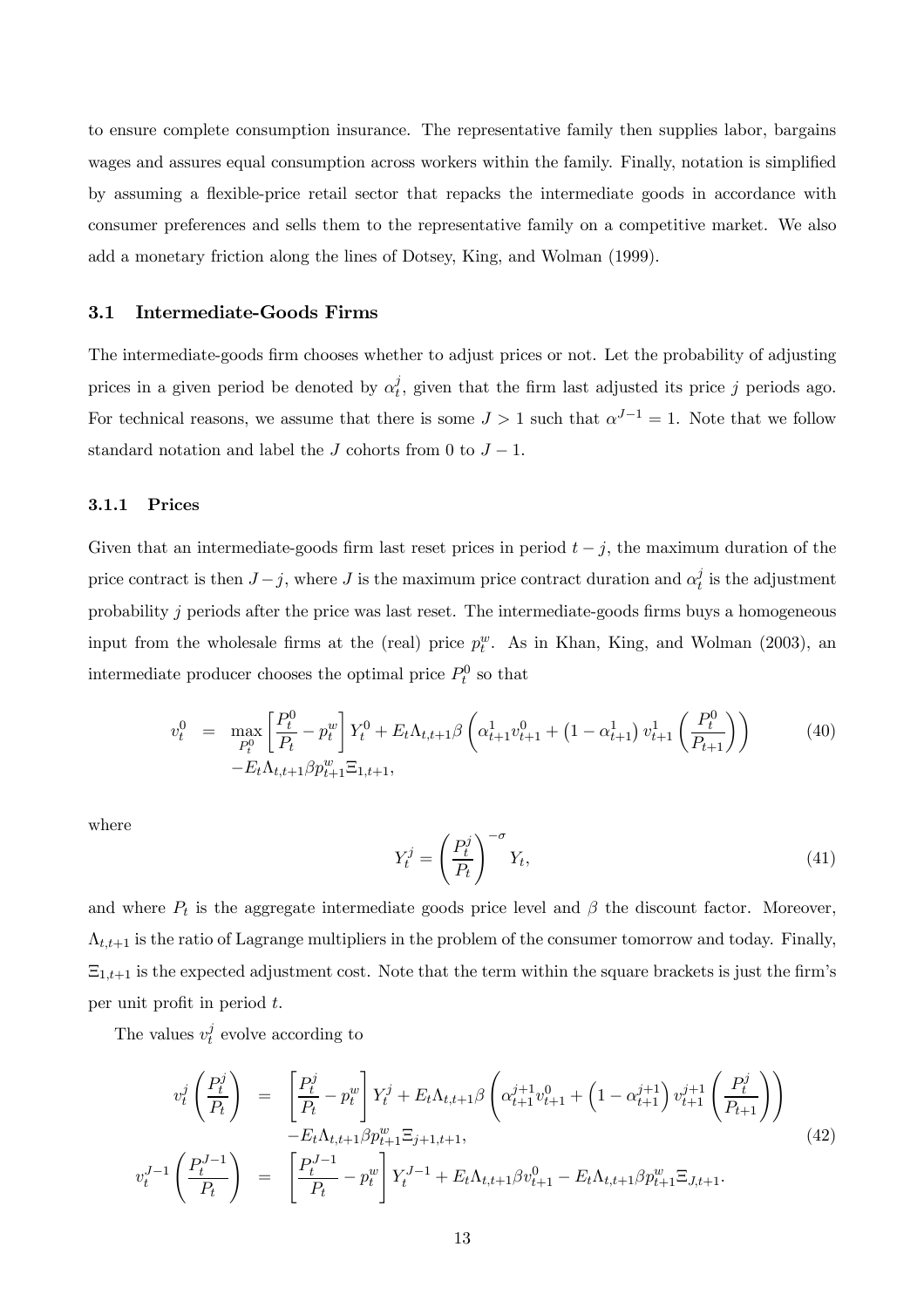We model price adjustment probabilities as in Dotsey, King, and Wolman (1999) and others. Thus, adjustment probabilities are chosen endogenously by the firm and are one if  $c_{p,t}^j < \frac{v_t^0 - v_t^j}{p_t^w}$  and zero if  $c_{p,t}^j > \frac{v_t^0 - v_t^j}{p_t^w}$ . Adjustment costs are drawn from a cumulative distribution function  $G_P$  with upper bound  $\Omega_P$ . The maximal cost  $c_{p,t}^{j, \text{max}}$  for a cohort j at time t that induces price changes is then  $c_{p,t}^{j, \max} = \frac{v_t^0 - v_t^j}{p_t^w}$  and we can thus express the expected adjustment costs as

$$
\Xi_{j,t} = \int_0^{c_{p,t}^{j,\max}} c_p dG_P(c_p). \tag{43}
$$

The share of firms among those that last adjusted the price  $j$  periods ago that adjusts the price today is then given by

$$
\alpha_t^j = G_P \left( c_{p,t}^{j,\max} \right). \tag{44}
$$

The first-order condition to problem (40) is

$$
\left[ (1 - \sigma) \frac{P_t^0}{P_t} + \sigma p_t^w \right] Y_t^0 \frac{1}{P_t} + E_t \Lambda_{t, t+1} \beta \left( (1 - \alpha_{t+1}^1) D_1 v_t^1 \left( \frac{P_t^0}{P_{t+1}} \right) \frac{1}{P_{t+1}} \right) = 0, \tag{45}
$$

where, noting that  $P_{t+j}^j = P_t^0$ , the derivative  $D_1 v_t^1$  can be computed by using

$$
D_1 v_t^j = \left[ (1 - \sigma) \frac{P_t^j}{P_t} + \sigma p_t^w \right] \frac{Y_t^j}{P_t} + E_t \Lambda_{t, t+1} \beta \left( \left( 1 - \alpha_{t+1}^{j+1} \right) D_1 v_{t+1}^{j+1} \left( \frac{P_t^j}{P_{t+1}} \right) \frac{1}{P_{t+1}} \right),
$$
  
\n
$$
D_1 v_t^{J-1} = \left[ (1 - \sigma) \frac{P_t^{J-1}}{P_t} + \sigma p_t^w \right] \frac{Y_t^{J-1}}{P_t}.
$$
\n(46)

Thus, optimal pricing behavior is fully characterized by expressions (45) and (46).

The share of firms with duration j since the last price change is denoted by  $\omega_t^j$ . For  $j \geq 1$  the shares evolve as

$$
\omega_t^j = \left(1 - \alpha_t^j\right) \omega_{t-1}^{j-1},\tag{47}
$$

and, the share of firms with newly set prices  $(\omega_t^0)$  in period t will be

$$
\omega_t^0 = \sum_{j=1}^{J-1} \alpha_t^j \omega_{t-1}^{j-1}.
$$
\n(48)

#### 3.2 Retailers

The retail firm buys intermediate goods and repackages them as final goods. We follow Erceg, Henderson, and Levin (2000) and Khan, King, and Wolman (2003) and assume a competitive retail sector selling a composite good. The composite good is combined from intermediate goods in the same propor-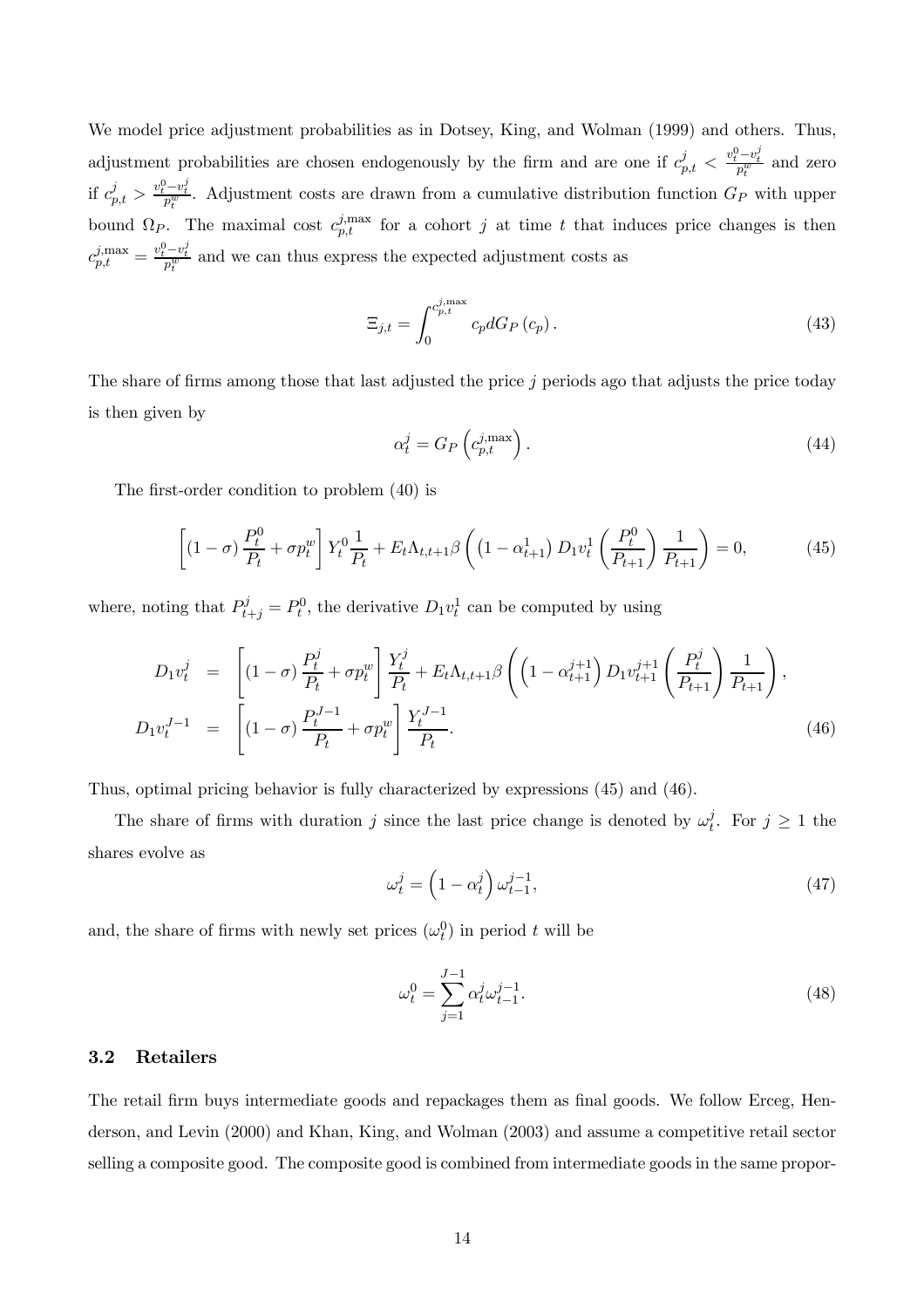tions as families would choose. Given intermediate goods output  $Y_t^j$ , produced by intermediate-goods firms in each cohort j, the amount of the composite good  $Y_t$  is

$$
Y_t = \left[\sum_{j=0}^{J-1} \omega_t^j \left(Y_t^j\right)^{\frac{\sigma-1}{\sigma}}\right]^{\frac{\sigma}{\sigma-1}},\tag{49}
$$

where  $\sigma > 1$  and  $\omega_t^j$  is the share of retail firms producing  $Y_t^j$  at price  $P_t^j$ .

As in Khan, King, and Wolman (2003), the retailers need to borrow to finance current production and choose  ${Y_t^j}_{j=0}^J$  to minimize costs for a given amount  $Y_t$  of final goods created. Thus, retailers solve

$$
\min_{\{Y_t^j\}_{j=0}^J} (1 + R_t) \sum_{j=0}^{J-1} \omega_t^j p_t^j Y_t^j, \tag{50}
$$

where  $(1 + R_t)$  is the gross nominal interest rate, subject to (49). Cost minimization implies that the intermediate goods price level is given by

$$
P_t = \left[\sum_{j=0}^{J-1} \omega_t^j \left(P_t^j\right)^{1-\sigma} df\right]^{\frac{1}{1-\sigma}}.
$$
\n(51)

The price level of the retailers is then  $\bar{P}_t = (1 + R_t) P_t$  and hence

$$
\bar{p}_t = \frac{\bar{P}_t}{P_t} = (1 + R_t). \tag{52}
$$

#### 3.3 Families

To introduce a demand for money in the model, we follow Khan, King, and Wolman (2003) and assume that agents use either credit or money to purchase consumption goods. Specifically, families purchase a fraction  $\xi_t$  of consumption with credit goods. Using credit requires paying a stochastic fixed time cost, drawn from a cumulative distribution  $G_c$ , with upper bound  $\Omega_C$ , and hence  $\xi_t = \int_0^{\bar{c}} dG_c(x)$ , where  $\bar{c}$ is the maximal credit cost paid by the family for a consumption good (for a detailed discussion see Khan, King and Wolman, 2003). The amount of labor used in obtaining credit is denoted  $h_t^c$ . The total time cost of credit for the family is then

$$
h_t^c = \int_0^{\bar{c}} x dG_c(x). \tag{53}
$$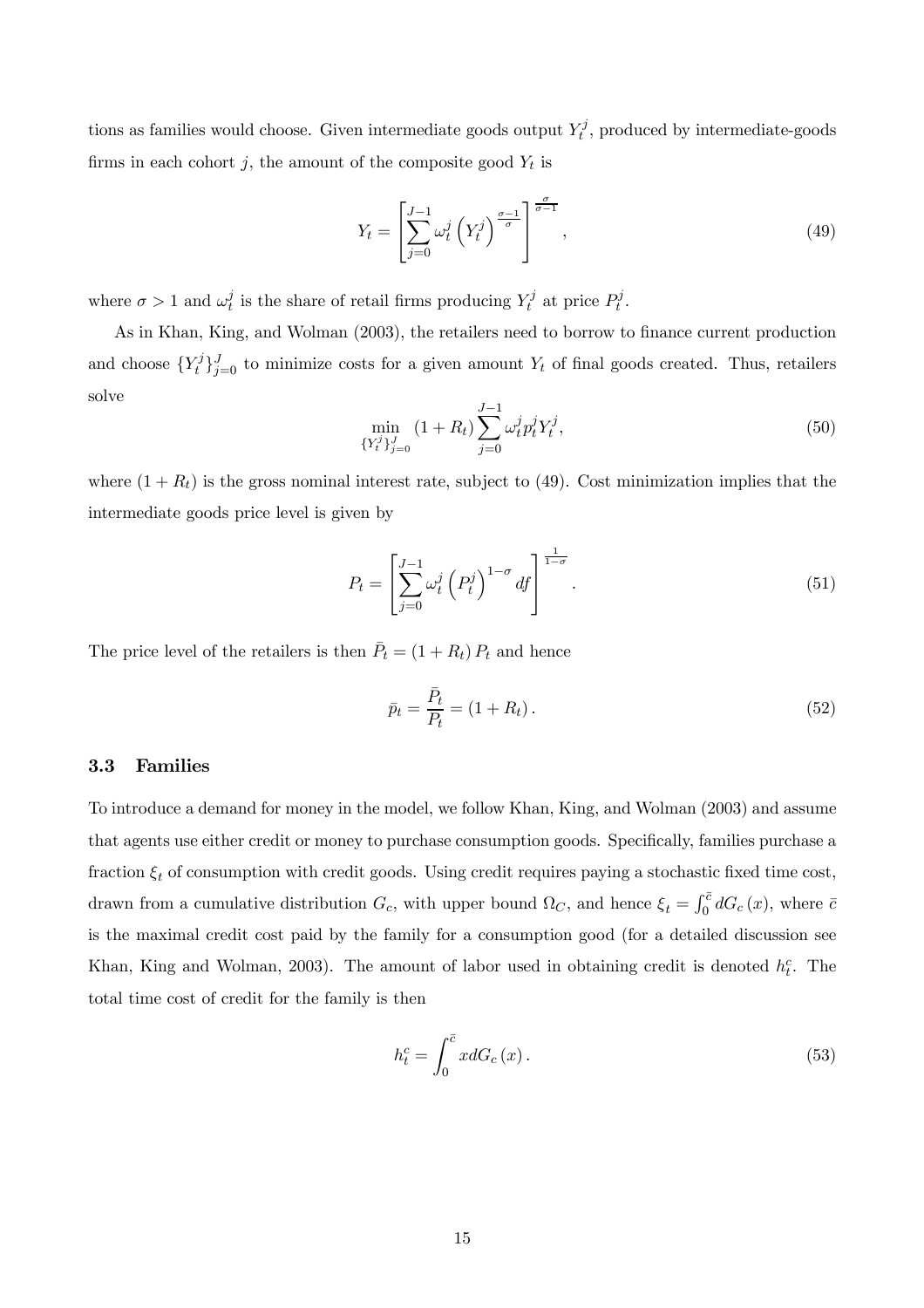Families have preferences

$$
E_{t} \sum_{t=t_0}^{\infty} \beta^{t-t_0} \left[ u(c_t) + \sum_{j^w=0}^{J_w-1} n_t^{j_w} \kappa^L \frac{\left(1 - \bar{h} - h_t^c\right)^{1-\phi}}{1-\phi} + (1 - n_t) \kappa^L \frac{\left(1 - h_t^c\right)^{1-\phi}}{1-\phi} \right],\tag{54}
$$

where  $\bar{h}$  denotes the workers' hours worked at a wholesale firm,  $c_t$  consumption,  $n_t^{j_w}$  the number of employees in wage cohort  $j_w$  and  $n_t$  aggregate employment. Families hold an aliquot share of all firms. The budget constraint of the family is given by

$$
M_t + \frac{1}{1 + R_t} B_{t+1} \ge B_t - D_t - T_t + \mathcal{W}_t,
$$
\n(55)

where  $P_t$  is the price level,  $M_t$  is money holdings,  $B_t$  bonds,  $D_t$  credit debt,  $T_t$  consists of lump-sum transfers from the government and firm dividends,  $R_t$  is the one-period nominal interest rate between period  $t$  and  $t + 1$  and

$$
\mathcal{W}_t = \sum_{j^w=0}^{J_w-1} n_t^{j_w} W_t^{j_w} \bar{h} + (1 - n_t) P_t b_r,\tag{56}
$$

with  $P_t b_r$  being the unemployment benefits. Moreover,  $W_t^{j_w}$  denotes the workers' nominal wage in wage cohort  $j_w$  and  $1 - n_t$  is equal to the unemployment rate. In real terms

$$
m_t + \frac{1}{1 + R_t} b_{t+1} \ge \frac{b_t - d_t}{\pi_t} - \tau_t + \frac{\mathcal{W}_t}{P_t},
$$
\n(57)

where  $m_t = \frac{M_t}{P_t}$ ,  $b_{t+1} = \frac{B_{t+1}}{P_t}$ ,  $d_t = \frac{D_t}{P_{t-1}}$ ,  $\tau_t = \frac{T_t}{P_t}$  and  $\pi_t = \frac{P_t}{P_{t-1}}$  is the gross inflation rate between period  $t-1$  and  $t$ . Since agents purchase a fraction  $1-\xi_t$  of consumption goods with money, the demand for money is

$$
m_t = (1 - \xi_t) \bar{p}_t c_t. \tag{58}
$$

Similarly, we have that the real credit debt to be paid in period  $t + 1$  is  $d_{t+1} = \xi_t \bar{p}_t c_t$ . Using credit requires paying a stochastic fixed time cost. This cost is realized after the family has decided on the amount of a product to buy but before choosing between credit or money as the mean of payment. Here, credit is defined as a one-period interest rate-free loan that needs to be repaid in full the next period. Families then choose to use credit as long as the gain,  $R_t c_t$ , is larger than the cost of credit.<sup>17</sup>

<sup>&</sup>lt;sup>17</sup>That is, the real discounted net gain of placing the transaction amount in a bond for a period and repay the transaction amount the next period. To see this, combine the first-order condition with respect to  $\xi$  (59) together with the Euler equation (60), below.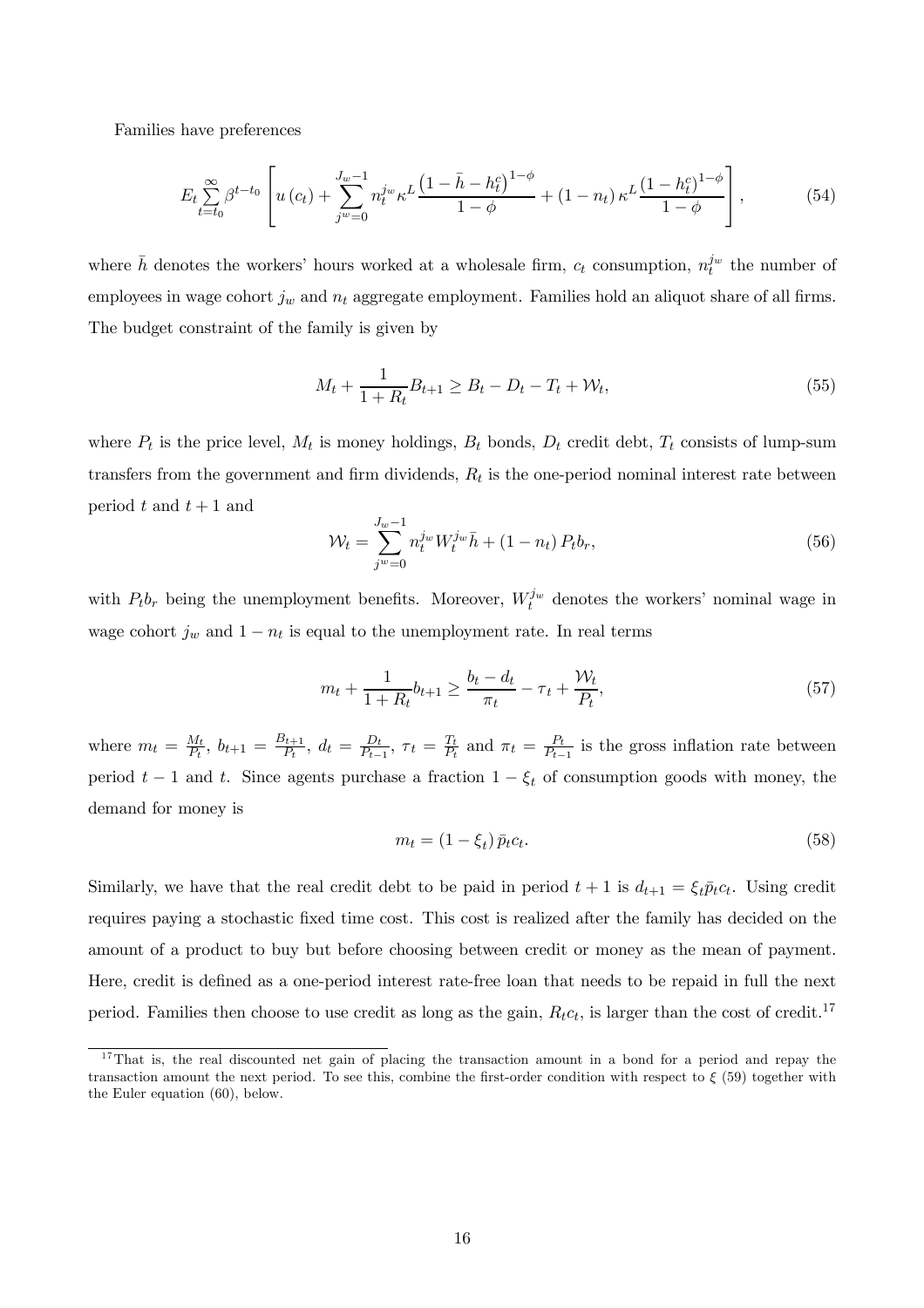The family's first-order conditions with respect to  $c_t$  and  $\xi_t$  are, using that  $\bar{p}_t = (1 + R_t)$ ,

$$
c_t : u_c(c_t) = \lambda_t (1 + R_t (1 - \xi_t))
$$
  

$$
\xi_t : \lambda_t R_t c_t = \left[ n_t \kappa^L (1 - \bar{h} - h_t^c)^{\phi} + (1 - n_t) \kappa^L (1 - h_t^c)^{\phi} \right] G_c^{-1} (\xi_t),
$$
 (59)

where  $G_c^{-1}(\xi_t)$  is the realization of the credit cost in terms of time.

Using the envelope theorem and the first-order condition with respect to  $b_{t+1}$  we can write the family Euler equation as

$$
\frac{\lambda_t}{1 + R_t} = \beta E_t \frac{\lambda_{t+1}}{\pi_{t+1}}.\tag{60}
$$

#### 3.4 Search and Matching, the Hiring Decision and Employment Flows

The matching function is as in equation (1) in Section 2 and the job finding and vacancy filling probabilities are given by equations (2) and (3), respectively.

As in Christoffel, Kuester, and Linzert (2009), where firms are modeled as having one employee, new matches may enter into an existing wage structure. Vacancies are determined as usual by the equation of the vacancy cost of an employee and the expected value of the worker to the firm. Thus, hiring is determined by

$$
\kappa = q_t \beta E_t \left[ (1 - s^{new}) \sum_{j_w=0}^{J_w-1} \varpi_t^{j_w} J_{t+1}^{j_w} \left( w_{t+1}^{j_w} \right) + s^{new} J_{t+1} \left( w_{t+1}^0 \right) \right],\tag{61}
$$

where  $\kappa$  is the cost of posting a vacancy,  $s^{new}$  the share of new hires that receive a rebargained wage,  $\varpi_t^{j_w}$  the share of employed workers in cohort  $j_w$  and  $J_t^{j_w}$  $\left(w_t^{j_w}\right)$ ) is the value of the firm in cohort  $j_w$ , described in detail below. Note that this formulation builds on the assumption that filled vacancies become productive and receive a wage in the next period. Thus, with probability  $(1 - s^{new}) \varpi_t^{j_w}$  a firm is randomly assigned to cohort  $j_w > 0$  and with probability  $(1 - s^{new}) \varpi_t^0 + s^{new}$  to cohort 0.

The employment flow between categories  $n_t^{j_w}$  is given by

$$
n_t^0 = \sum_{j_w=1}^{J_w-1} \rho \alpha_t^{j_w} n_{t-1}^{j_w-1} + \left(s^{new} + (1 - s^{new}) \,\varpi_t^0\right) \mu_t,\tag{62}
$$

and, for  $j > 0$ ,

$$
n_t^{j_w} = \rho \left( 1 - \alpha_t^{j_w} \right) n_{t-1}^{j_w - 1} + (1 - s^{new}) \varpi_t^{j_w} \mu_t,
$$
\n(63)

where  $\alpha_t^{j_w}$  is the wage adjustment probability  $\alpha_t^{j_w}$  in the  $j_w$ th period following the last rebargain. We assume that  $\alpha_t^{J_w-1} = 1$  for some  $J_w > 1$ . Also,  $\varpi_t^{j_w}$  is the share of workers in the  $j_w$ th cohort.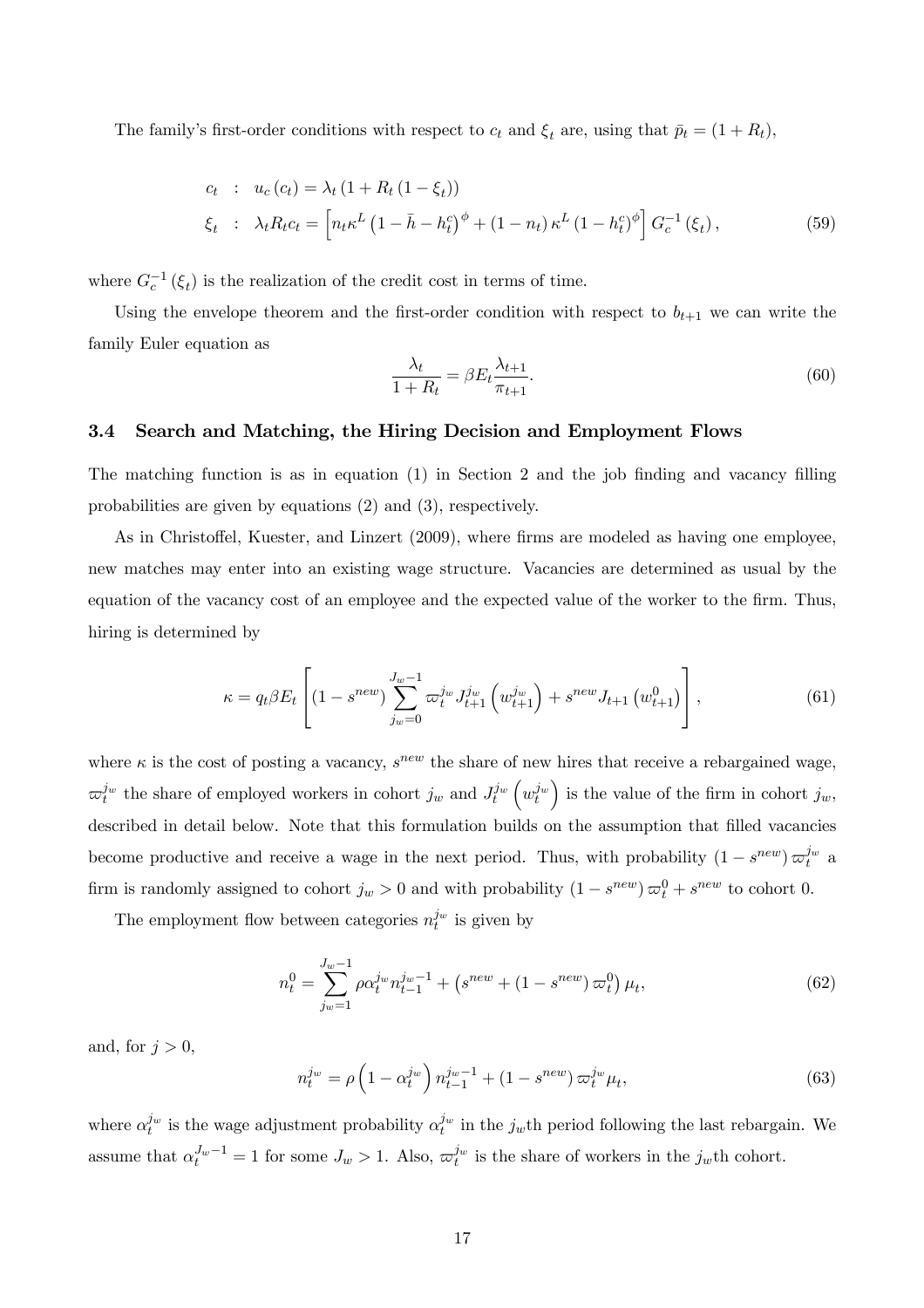Aggregate employment is

$$
n_t = \sum_{j^w=0}^{J_w-1} n_t^{j_w},\tag{64}
$$

and the number of unemployed workers is

$$
u_t = 1 - n_t. \tag{65}
$$

#### 3.5 Value Functions

The value in period  $t$  for the family of a worker at a wholesale firm where the wage was last rebargained in period  $t - j_w$  is<sup>18</sup>

$$
V_t^{j_w} \left( w_t^{j_w} \right) = w_t^{j_w} \bar{h} - \kappa^L \frac{\left( 1 - \bar{h} - h_t^c \right)^{1 - \phi}}{\left( 1 - \phi \right) \lambda_t} + \beta E_t \Lambda_{t, t+1} \left( \rho \alpha_{t+1}^{j_w + 1} V_{t+1}^0 \left( w_{t+1}^0 \right) \right) \tag{66}
$$

$$
+ \beta E_t \Lambda_{t, t+1} \left( \rho \left( 1 - \alpha_{t+1}^{j_w + 1} \right) V_{t+1}^{j_w + 1} \left( w_{t+1}^{j_w + 1} \right) + (1 - \rho) U_{t+1} \right),
$$

where  $w_t^{j_w}$  is the real wage and  $h_t^{j_w}$  hours worked. The value when being unemployed is

$$
U_t = b_r - \kappa^L \frac{\left(1 - h_t^c\right)^{1 - \phi}}{\left(1 - \phi\right) \lambda_t} + \beta E_t \Lambda_{t, t+1} \left(s_t V_{x, t+1} + \left(1 - s_t\right) U_{t+1}\right),\tag{67}
$$

where  $V_{x,t}$  is average value of employment across firms. As in the stylized model above in section 2, whether newly hired workers get new rebargained wages or enter into a given wage structure of the firm affects the value of  $V_{x,t}$  and hence the family's outside option. We thus have

$$
V_{x,t} = s^{new} V_t^0 \left( w_t^0 \right) + (1 - s^{new}) \sum_{j_w=0}^{J_w-1} \varpi_t^{j_w} V_t^{j_w} \left( w_t^{j_w} \right). \tag{68}
$$

The expected net surplus for the family to have a worker employed in a wholesale firm that last rebargained wages  $j_w$  periods ago is

$$
H_t^{j_w}\left(w_t^{j_w}\right) = V_t^{j_w}\left(w_t^{j_w}\right) - U_t,\tag{69}
$$

<sup>&</sup>lt;sup>18</sup>This follows from taking the derivative of the family value in (54) with respect to  $n_t^{j_w}$ .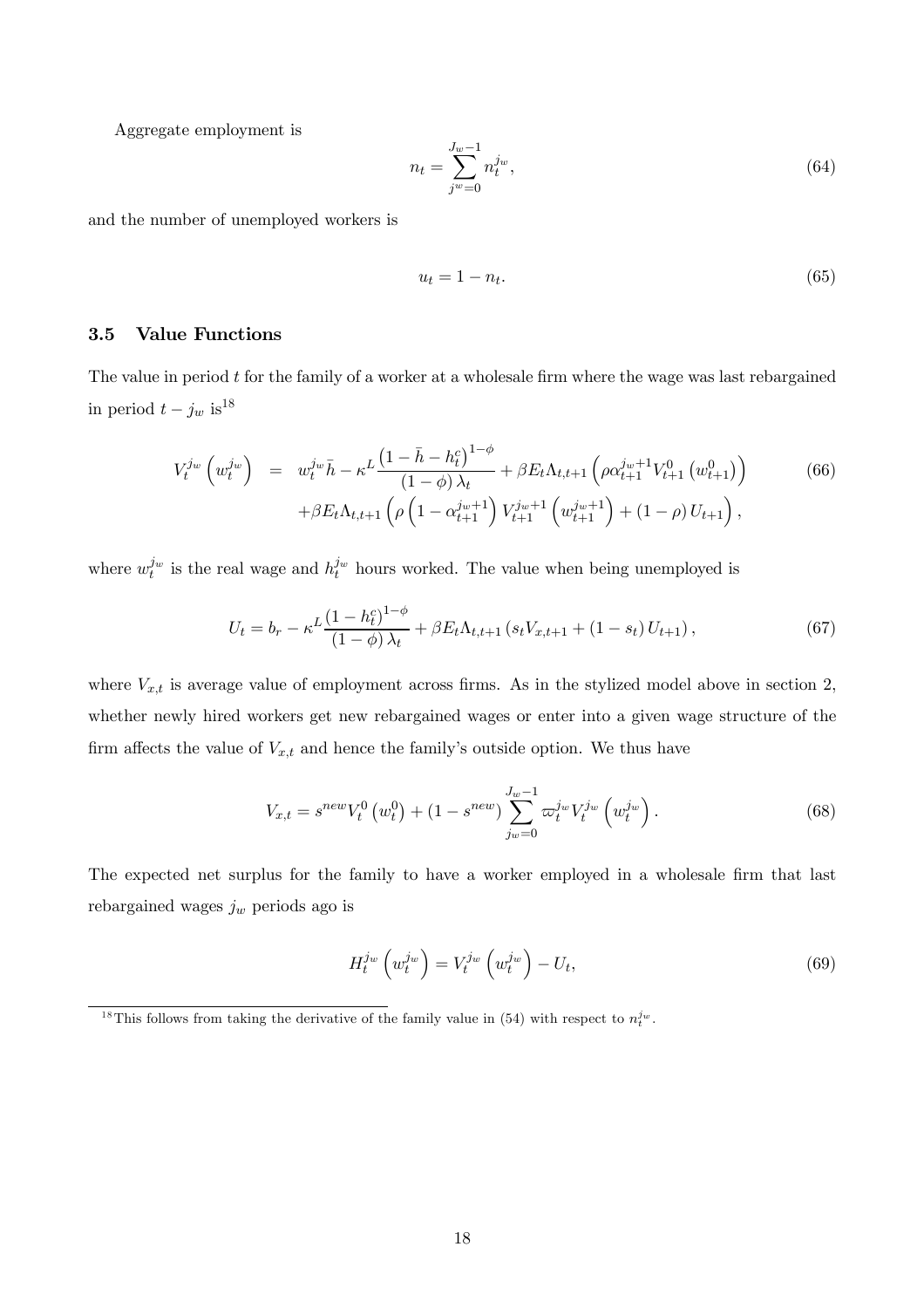and hence, using (66) and (67), the value of an additional employee for the family can then be written as

$$
H_t^{j_w} \left( w_t^{j_w} \right) = w_t^{j_w} \bar{h} - b_r - \kappa^L \frac{\left( 1 - \bar{h} - h_t^c \right)^{1 - \phi}}{\left( 1 - \phi \right) \lambda_t} + \kappa^L \frac{\left( 1 - h_t^c \right)^{1 - \phi}}{\left( 1 - \phi \right) \lambda_t} + \beta E_t \Lambda_{t, t+1} \left[ \rho \alpha_{t+1}^{j_w+1} H_{t+1}^0 \left( w_{t+1}^0 \right) + \rho \left( 1 - \alpha_{t+1}^{j_w+1} \right) H_{t+1}^{j_w} \left( w_{t+1}^{j_w+1} \right) - s_t H_{x, t+1} \right], \tag{70}
$$

where  $H_x(= V_x - U)$ ) is the net value of getting a job in an average wholesale firm.

The wholesale firm in cohort  $j_w$  uses labor as input to produce output, using a constant returns technology. The value is then

$$
J_t^{j_w} \left( w_t^{j_w} \right) = p_t^w Z \bar{h} - w_t^{j_w} \bar{h} + \beta E_t \Lambda_{t,t+1} \alpha_{t+1}^{j_w+1} \left( \rho J_{t+1}^0 \left( w_{t+1}^0 \right) \right) + \beta E_t \Lambda_{t,t+1} \left( 1 - \alpha_{t+1}^{j_w+1} \right) \rho J_{t+1}^{j_w+1} \left( w_{t+1}^{j_w+1} \right)
$$
(71)

with  $Z$  being a level shifter of productivity.

#### 3.6 Wage Bargaining

To incorporate staggered state-dependent wage bargaining we model wage determination in the spirit of Haller and Holden (1990) and Holden (1994). However, in order to end up in a wage-setting formulation that is comparable to standard search and matching models we slightly modify their set-up. That is, instead of having conflicts as in Haller and Holden (1990) we have a probability of breakdown.<sup>19</sup> The nominal wage  $W_{it}^0$ , when wages are rebargained (i.e., changed), is chosen such that it solves the Nash product

$$
\max_{W_{it}^0} \left( H_t^0 \left( w_t^0 \right) \right)^\varphi \left( J_t^0 \left( w_t^0 \right) \right)^{1-\varphi},\tag{72}
$$

where  $w_{it}^0 = \frac{W_{it}^0}{P_t}$  and  $\varphi$  denotes the bargaining power of the family. Otherwise the work continues according to the old contract as in Holden (1994). The first-order condition with respect to the nominal wage  $W_{it}^0$  corresponding to (72) is

$$
\varphi J_t^0(w_t^0) D_W H_t^0(w_t^0) + (1 - \varphi) H_t^0(w_t^0) D_W J_t^0(w_t^0) = 0,
$$
\n(73)

where the derivatives  $D_W H_t^0(w_{it}^0)$  and  $D_W J_t^0(w_{it}^0)$  are computed using expressions (70) and (71).

 $19$  Specifically, the conflict subgame in Figure 1 in Haller and Holden (1990) is replaced by a subgame where there is a positive probability of breakdown.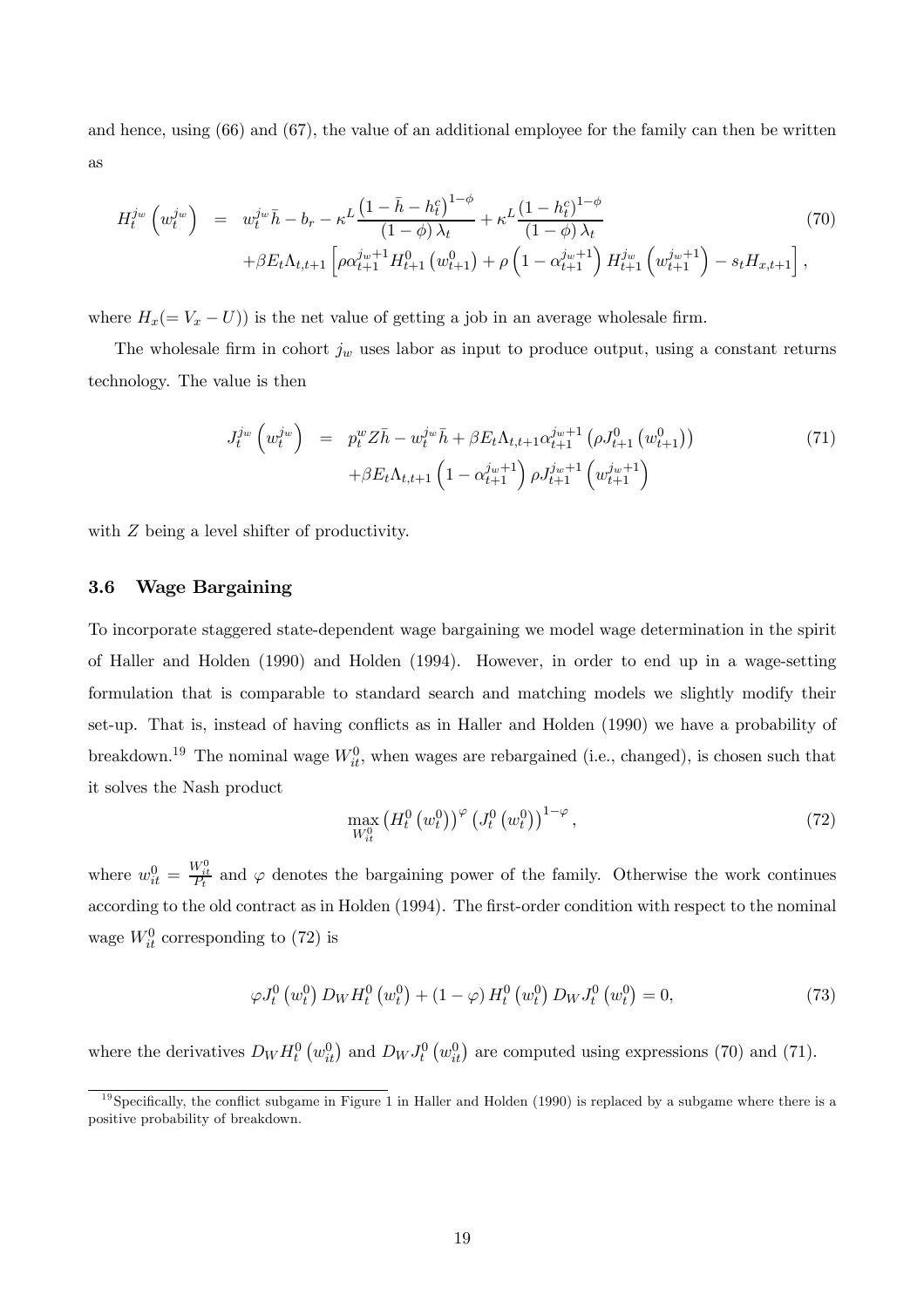The derivative of the family value function is

$$
\frac{\partial H_t^{j_w} \left( w_t^{j_w} \right)}{\partial W^0} \frac{1}{P_t} = \frac{1}{P_t} \bar{h} + \beta E_t \frac{\lambda_{t+1}}{\lambda_t} \left[ \rho \left( 1 - \alpha_{t+1}^{j_w+1} \right) \frac{\partial H_{t+1}^{j_w+1} \left( w_{t+1}^{j_w+1} \right)}{\partial W^0} \frac{1}{P_{t+1}} - \frac{\partial \alpha_{t+1}^{j_w+1}}{\partial W^0} \left( H_{t+1}^{j_w+1} \left( w_{t+1}^{j_w+1} \right) - H_{t+1} \left( w_{t+1}^0 \right) \right) \frac{1}{P_{t+1}} \right],
$$
\n(74)

and the derivative of the value function for the firm is computed similarly.<sup>20</sup>

#### 3.6.1 Wage Adjustment Probabilities

In the bargaining game, to get a new rebargained wage, one of the parties must find it credible to threaten with disagreement, which is costly.<sup>21</sup> The disagreement costs, drawn at the start of time period t, for the firm, denoted  $c_j$ , follows the cumulative distribution function  $G_j$  and the cost  $c_H$  of the family follows the cumulative distribution function  $G_H$  with upper bounds  $\Omega_J$  and  $\Omega_H$ , respectively. The difference in the firm's value between adjusting the wage or not is

$$
dJ_t^{j_w}\left(w_t^{j_w}\right) = J_t^0\left(w_t^0\right) - J_t^{j_w}\left(w_t^{j_w}\right),\tag{75}
$$

and similarly for the family

$$
dH_t^{j_w}\left(w_t^{j_w}\right) = H_t^0\left(w_t^0\right) - H_t^{j_w}\left(w_t^{j_w}\right). \tag{76}
$$

The firms have incentives to call for rebargaining whenever  $c_J < dJ_t^{j_w}$  $\left(w_t^{j_w}\right)$ ) and the worker when  $c_H < dH_t^{j_w}$  $\left(w_t^{j_w}\right)$ ). Adjustment probabilities  $\alpha_t^{j_w}$  can then be computed by using (75)-(76) and the disagreement cost distributions  $G_J \left( dJ_t^{j_w} \right)$  $\left(w_t^{j_w}\right)\right)$  and  $G_H\left(dH_t^{j_w}\right)$  $(w_t^{j_w})$ ). See Appendix A for a detailed description of how these objects are computed.

#### 3.7 The Aggregate Resource Constraint and Government Budget Constraint

Total demand is given by

$$
y_t^d = c_t + \kappa \nu_t. \tag{77}
$$

<sup>&</sup>lt;sup>20</sup>Note that the derivatives of the value functions are slightly different from those pertaining to price setting; c.f. equation (46). In price setting the effect of prices on adjustment probabilities are eliminated through the additional effects on adjustment costs  $\Xi_{i,t}$  (which are not present in the value equations (70) and (71)), using an envelope argument. The effect of wages on adjustment probabilities does not vanish in wage setting because wages are not chosen to maximize either (70) or (71), but a weighted average of these two; see (73). This implies that the envelope argument used in price setting is no longer valid. The derivative of the family (firm) value function then has an additional term consisting of the derivative of the adjustment probabilities.<br><sup>21</sup>Note that threats of conflict in wage bargaining will not be exercised along the equilibrium path, but is a credible

threat to enforce a new wage offer. Hence, these costs are not paid in equilibrium, in contrast to costs associated with price setting.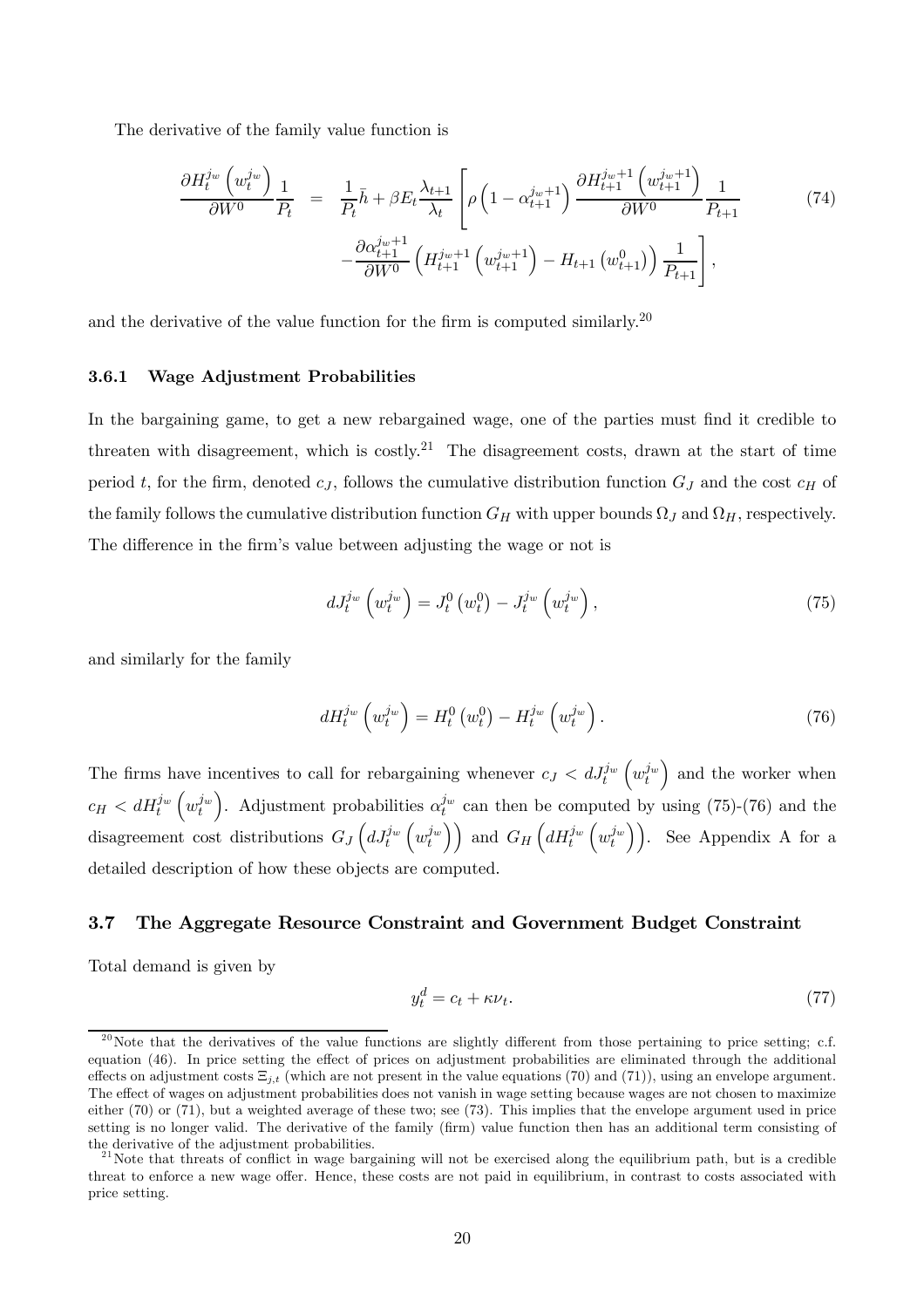Total supply is  $Y_t$ . From market clearing on the labor market, we have <sup>21</sup>

$$
\sum_{j=0}^{J-1} \omega_t^j Y_t^j = \sum_{j=0}^{J-1} \omega_t^j \left(\frac{P_t^j}{P_t}\right)^{-\sigma} Y_t = \sum_{j_w=0}^{J_w-1} n_t^{j_w} Z\bar{h} - \sum_{j=0}^{J-1} \omega_t^j \Xi_{j,t}.
$$
 (78)

Combining the expression above with expression (77) and  $Y_t = y_t^d$  gives the aggregate resource constraint

$$
\sum_{j=0}^{J-1} \omega_t^j \left(\frac{P_t^j}{P_t}\right)^{-\sigma} (c_t + \kappa \nu_t) = \sum_{j_w=0}^{J_w-1} n_t^{j_w} Z\bar{h} - \sum_{j=0}^{J-1} \omega_t^j \Xi_{j,t}.
$$
 (79)

The government uses lump-sum taxes to finance unemployment benefits. Thus,

$$
\tau_t = (1 - n_t) b_r. \tag{80}
$$

#### 3.8 Optimal Policy

As discussed above, the policy maker needs to take several distortions into account when designing optimal policy. First, there is imperfect competition in the product market. There is also a distortion due to money demand and the cost of using credit. Furthermore, there are relative price and wage distortions. Finally, there are distortions in the hiring decision on the labor market. Here, we focus on the Ramsey policy as discussed by Schmitt-Grohé and Uribe (2004), maximizing welfare, subject to the constraints given by optimizing agents in the economy, i.e., for example first-order and market-clearing conditions.

The policymaker then maximizes  $(54)$  subject to the constraints  $(1)$  -  $(3)$ ,  $(40)$ ,  $(42)$ ,  $(44)$ ,  $(45)$ ,  $(46)$ ,  $(47)$ ,  $(48)$ ,  $(51)$ , the flow equation of prices

$$
p_t^j = \frac{p_{t-1}^{j-1}}{\pi_t},\tag{81}
$$

expressions (59) - (65), (70) - (71), (73) - (74), wage setting adjustment probabilities as described in the Appendix A, the flow equation of wages

$$
w_t^j = \frac{w_{t-1}^{j-1}}{\pi_t},\tag{82}
$$

and the aggregate resource constraint (79).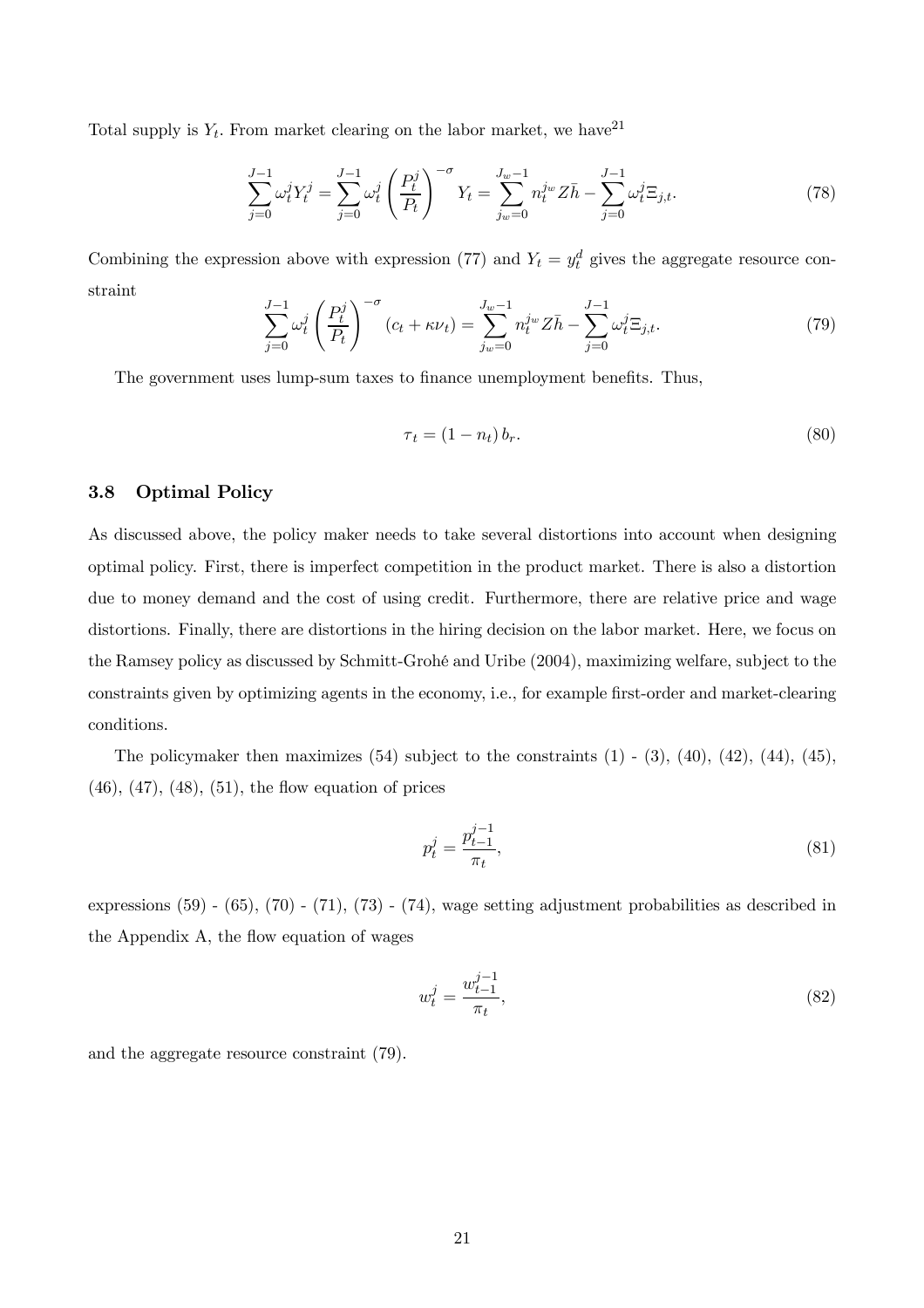## 4 Quantitative Evaluation

#### 4.1 Calibration

For our quantitative evaluation, we assume log preferences in consumption and leisure, i.e.,  $u(c_t)$  $\log c_t$  and  $\phi = 1$ . The baseline calibration of the structural parameters is chosen to represent the U.S. economy on a quarterly basis and is presented in Table 1. We set  $\beta$  to 0.9928 as in Khan, King, and

| Table 1: Baseline Calibration of the Model |                                                        |                |  |  |  |
|--------------------------------------------|--------------------------------------------------------|----------------|--|--|--|
|                                            | Parameters                                             |                |  |  |  |
| β                                          | Time preference                                        | 0.9928         |  |  |  |
| $\sigma$                                   | Product market substitutability                        | 10             |  |  |  |
| $\rho$                                     | <i>Match-retention rate</i>                            | 0.9            |  |  |  |
| $\varphi$                                  | Family bargaining power                                | 0.5            |  |  |  |
| $\sigma_a$                                 | Matching function parameter                            | 1.27           |  |  |  |
| Ζ                                          | Productivity shifter                                   | $\overline{5}$ |  |  |  |
| $1-s^{new}$                                | Share of workers entering into existing wage structure | 0.5            |  |  |  |
| $\bar{h}$                                  | Hours worked                                           | 0.2            |  |  |  |
| $\kappa^L$                                 | Disutility of work parameter                           | 2.4035         |  |  |  |
| $\kappa$                                   | <i>Vacancy cost</i>                                    | 0.0486         |  |  |  |
| $b_r$                                      | Income when unemployed                                 | 0.3529         |  |  |  |
| $a_P^P$                                    | Beta left parameter (prices)                           | 2.1            |  |  |  |
|                                            | Beta right parameter (prices)                          | 1              |  |  |  |
| $\Omega_P$                                 | The largest fixed cost (prices)                        | 0.0024         |  |  |  |
| $a_l^J = a_l^H$                            | Beta left parameter (wages)                            | $2.1\,$        |  |  |  |
| $a_r^J = a_r^H$                            | Beta right parameter (wages)                           | 1              |  |  |  |
| $\Omega_J = \Omega_H$                      | The largest fixed cost (wages)                         | 0.0396         |  |  |  |
| $a_l^c$                                    | Beta left parameter (credit)                           | 2.806          |  |  |  |
| $a_r^c$                                    | Beta right parameter (credit)                          | 10.446         |  |  |  |
| $\Omega_C$                                 | The largest fixed cost (credit)                        | 0.0342         |  |  |  |
| $\hat{\xi}$                                | Mass of goods with positive credit cost                | 0.361          |  |  |  |

Wolman (2003). This generates a real interest rate of slightly below 3 percent and is motivated by data on one-year T-bill rates and the GDP deflator. Note that this is a key parameter for governing the strength of the monetary distortion.<sup>22</sup> For  $\sigma$  we use a standard value of 10, generating a markup of around 11 percent. We set the bargaining power  $\varphi = 0.5$ , implying symmetrical bargaining in the baseline calibration. For the job separation rate  $1 - \rho$ , we follow Hall (2005) and set  $\rho = 0.9$ . The value of  $\sigma_a$  is set to 1.27 following Den Haan, Ramey, and Watson (2000). We set hours worked to 0.2 and  $Z$  to 5 in order to normalize output per employee to unity.

To calibrate the share of new hires that get rebargained wages, there are several sources of evidence. Micro-data studies, summarized in Pissarides (2009), seem to indicate that newly hired workers' wages are substantially more flexible than incumbents' wages speaking against the idea that a large share

<sup>&</sup>lt;sup>22</sup> For example, using a lower  $\beta$  would give the Ramsey planner an incentive to set a lower inflation rate.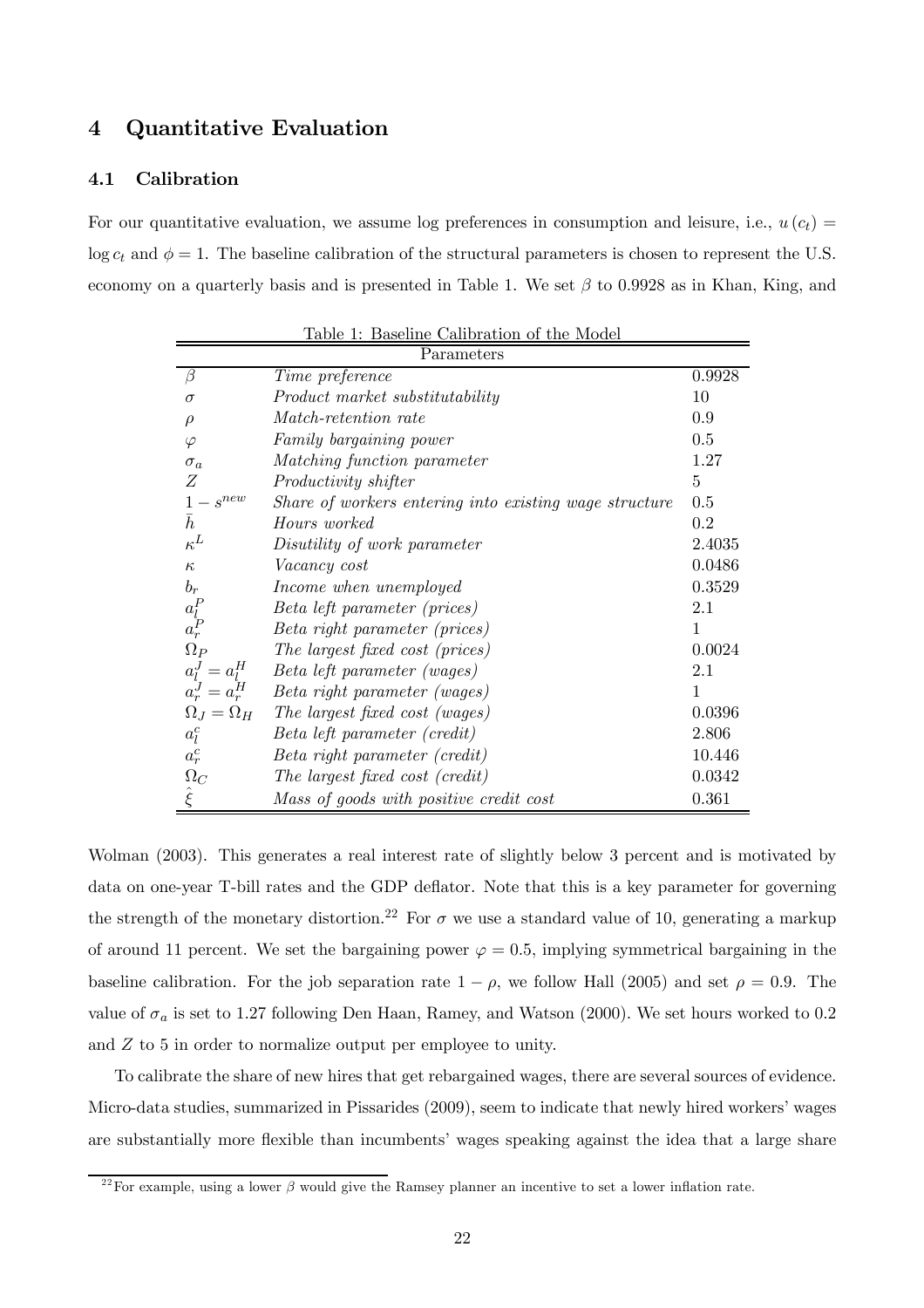of entrants enter into an existing wage structure. However, the studies summarized in Pissarides (2009) generally fail to control for effects stemming from variations in the composition of firms and match quality over the cycle. Thus, it might be that the empirical evidence just reflects that workers move from low-wage firms (low-quality matches) to high-wage firms (high-quality matches) in boom periods and vice versa in recessions. The approach taken to address this issue is to introduce jobspecific fixed effects in a regression of individual wages on the unemployment rate and the interaction of the unemployment rate and dummy variable indicating if the tenure of the worker is short, see Gertler and Trigari (2009). This dummy structure controls for composition effects in workers, firms and match quality. Importantly, the results reported by Gertler and Trigari (2009) no longer indicate that wages are more sensitive to labor market conditions at the beginning than later in the span of a match, contrasting Pissarides (2009). This finding is thus in line with a low calibration of  $s^{new}$ . Moreover, if we turn to survey evidence, like Bewley (1999), Bewley (2007) for the U.S. and the study performed within the Eurosystem Wage Dynamics Network (WDN) covering about 15 000 firms in 15 European countries, we see strong evidence that the wages of new hires are tightly linked to those of incumbents. As reported by Galuscak, Keeney, Nicolitsas, Smets, Strzelecki, and Vodopivec (2012), about 80% percent of the firms in the WDN survey respond that internal factors (like the internal pay structure) are more important in driving wages of new hires than market conditions. Taken together the results points towards a non-neglible share of new hires that enters into an existing wage structure. However, lacking any sharp evidence on the exact value of this parameter we set  $s^{new}$  to 0.5 in the baseline calibration and vary the parameter between 0 and 1 in the robustness exercises.

For credit costs, a fraction  $1 - \hat{\xi}$  of the goods costs zero. Then

$$
G_c(v) = \left(1 - \hat{\xi}\right) + \hat{\xi} G_C\left(v; a_l^i, a_r^i, \Omega_i\right). \tag{83}
$$

The cost cumulative distribution functions  $G_P$ ,  $G_H$ ,  $G_J$  and  $G_C$  are beta distributed;

$$
g_i\left(v; a_l^i, a_r^i, \Omega_i\right) = g^{beta}\left(\frac{v}{\Omega_i}; a_l^i, a_r^i\right) \tag{84}
$$

for  $i \in \{P, H, J, C\}$ . Except for  $\Omega_P$  and  $\Omega_C$ , the parameters for  $G_P$  and  $G_C$  are calibrated following Lie (2010) closely.<sup>24</sup> For the parameters for the disagreement cost distributions  $G_H$  and  $G_J$  we set  $a_l^H = a_l^J = 2.1$  and  $a_r^H = a_r^J = 1$  (similar to the values for  $a_l^P$  and  $a_r^P$  taken from Lie, 2010). We also set  $\Omega_J = \Omega_H$  and then choose the parameters  $\kappa^L$ ,  $\kappa$ ,  $b_r$ ,  $\Omega_H$ ,  $\Omega_P$  and  $\Omega_C$  so that the sticky price and

 $^{23}$ As discussed in Gertler and Trigari (2009), additional findings on employment effects of wage contracting presented in Card (1990) and Olivei and Tenreyro (2007, 2010) provide further evidence in line with a low calibration of  $s^{new}$ .<br><sup>24</sup>The reason for this modification of  $\Omega_C$  is that other variables enter the money-demand first-ord

a slightly different way as compared to Khan, King, and Wolman (2003) and Lie (2010), thus motivating a change so that inflation under flexible wages is in line with their model.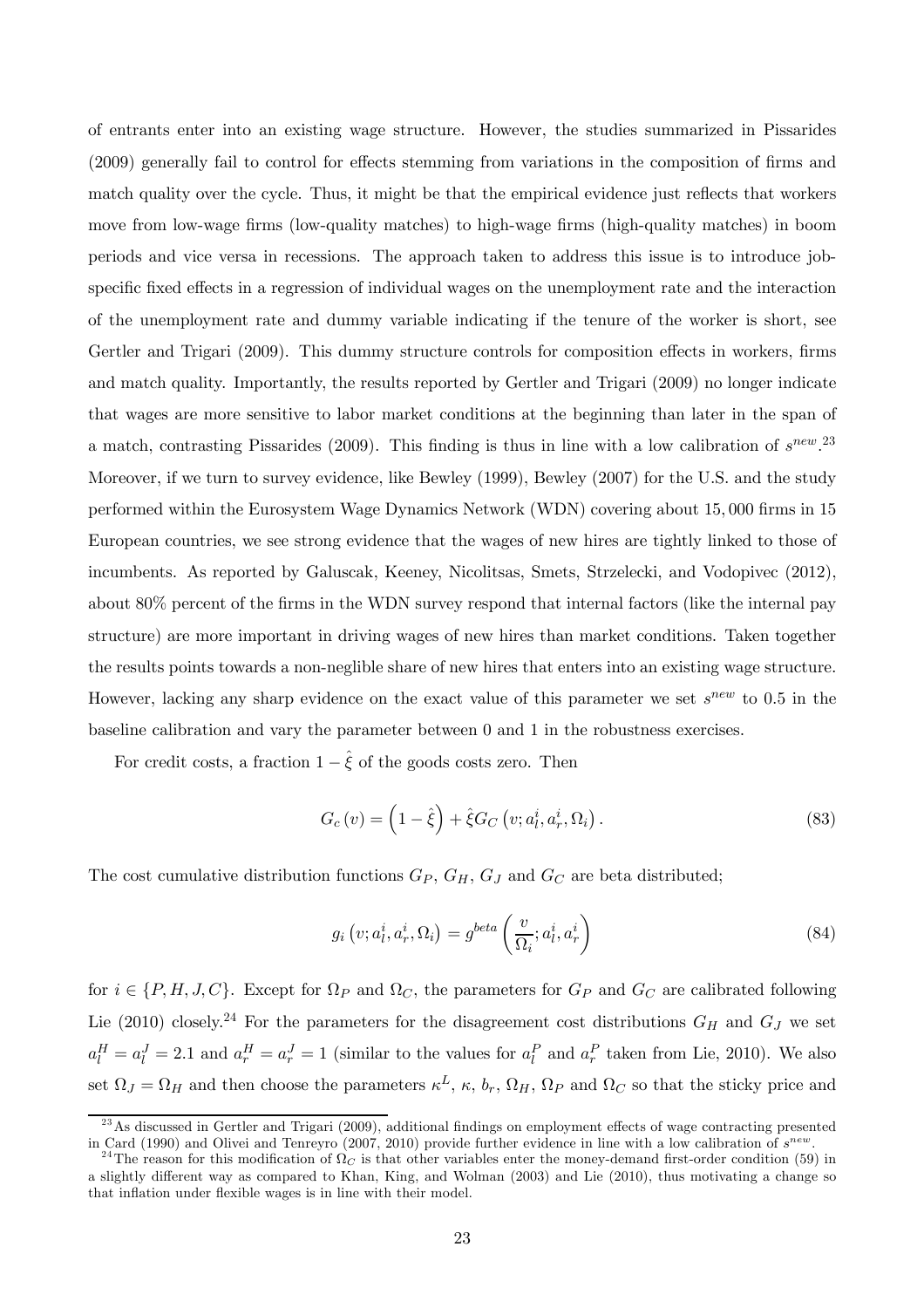wage model under two percent inflation has vacancy costs of one percent of output, a replacement rate of 40 percent as in Hall (2005), a matching function elasticity of 06, which is the midpoint of the interval 05−07 as suggested by Petrongolo and Pissarides (2001), a mean duration of wage contracts of a year as in Taylor (1993), a mean duration of prices of a year in line with Nakamura and Steinsson (2008) and that the flexible wage model has an optimal policy steady-state deflation rate of 076, as in Khan, King, and Wolman (2003). The results are presented in Table 1. This calibration implies that we need to set  $J = 5$  and  $J_w = 8$  in order to avoid price/wage setting cohorts without mass.

To solve for the efficient allocation we maximize family welfare, as described in (54), given that the Friedman rule holds, subject to the matching function (1), the flow equation of employment  $n_t = \rho n_{t-1} + \mu_t$  and the aggregate resource constraint

$$
c_t + \kappa v_t = n_t Z \bar{h}.\tag{85}
$$

#### 4.2 Quantitative Results

To solve for the Ramsey optimal steady-state inflation rate, we follow Schmitt-Grohé and Uribe (2009).25 In Table 2 we present the Ramsey optimal steady-state inflation rates implied by our model. In the absence of price or wage rigidities we find, in line with previous literature, that the Ramsey optimal inflation rate is −285 percent per year. In other words, with no frictions to price or wage setting, the model replicates the finding of Friedman (1969) that deflation is optimal when there is a role for money as a medium of exchange.

| No Price or Wage Rigidities        | $-2.85$ |
|------------------------------------|---------|
| State Dependent Prices only        | $-0.76$ |
| State Dependent Prices and Wages   | 1.15    |
| No monetary frictions (cashless)   | 1.52    |
| Exogenous adjustment probabilities | 2.95    |

Table 2: Yearly optimal inflation rate under the Ramsey policy

When introducing price rigidities, we see that the Ramsey optimal inflation rate increases, but remains below zero, as previously pointed out by Khan, King, and Wolman (2003) and Schmitt-

 $25$  The first-order condition in the Ramsey optimal policy consists of the derivatives of the objective with respect to the control and state variables and derivatives with respect to the Lagrange multipliers for the constraints. Note that the derivative with respect to the Lagrange multipliers is just the equation system defining the competitive equilibrium for a given inflation rate. Following along the lines of Schmitt-Grohé and Uribe (2009), we posit an inflation rate  $\pi^0$ and then solve for the competitive equilibrium given the inflation rate. Then a candidate for the Lagrange multiplier vector is computed using the remaining first-order conditions (i.e. with respect to the control and state variables) as if these hold, relying on a least-squares method. The candidate Lagrange multiplier is then used to compute the squared residuals from these first-order conditions. A standard iterative minimization routine can then be used to find the value of inflation that leads to the sum of squared residuals of these first-order conditions being zero.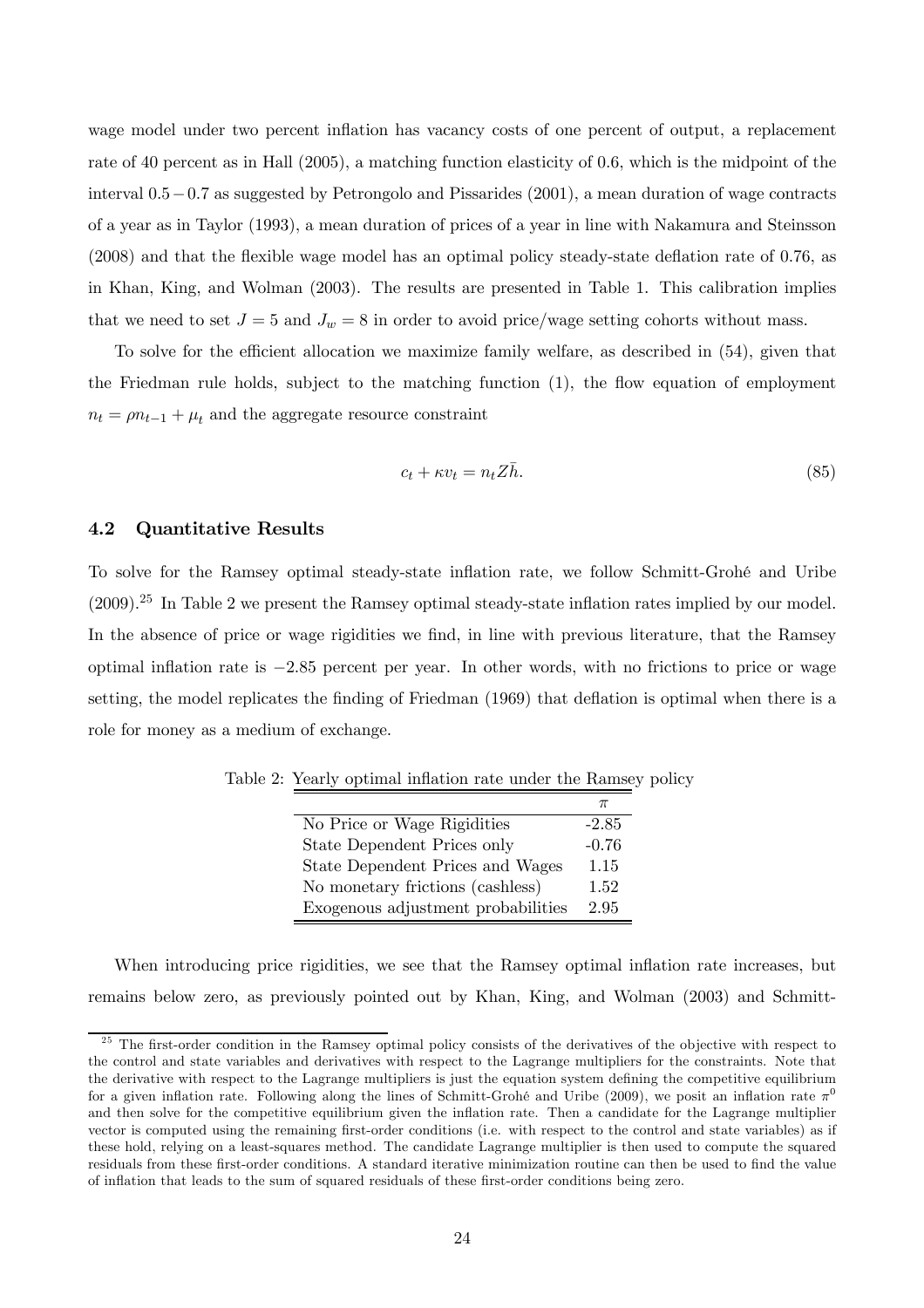Grohé and Uribe (2010). In the baseline model, also introducing impediments to continuous wage rebargaining, the Ramsey optimal inflation rate is  $1.15$  percent.<sup>26</sup> Thus, we see that the Ramsey optimal inflation rate increases by almost two percentage points in a calibration that implies that employment is 1.87 percentage points lower than the efficient allocation.

Removing the monetary friction and looking at the cashless economy as often done in the monetary policy literature, see Woodford (2003), increases inflation to 152 percent. Thus, the monetary distortion has a moderately negative effect on the optimal policy.

Furthermore, we analyze the importance of endogenous price and wage adjustment probabilities by fixing the price and wage adjustment probabilities to the values when steady-state inflation is two percent. Then we solve for the Ramsey policy under these exogenous adjustment probabilities. The optimal inflation rate increases by slightly less than two percentage points in this case, as compared to the case with endogenous adjustment probabilities. Thus, the ability of agents to self-select into adjustment has strong effects on the Ramsey planner's choice. This result contrasts with Lie (2010), who finds that endogenizing adjustment probabilities is not important in a model with flexible wages.

To explore the robustness of the results, we next vary the replacement rate. The results from this exercise can be seen in Table 3. When the replacement rate parameter,  $b_r$ , is increased (decreased), the optimal inflation rate increases (decreases) by  $0.14$   $(0.21)$  percentage points. The intuition is that an increase in the replacement rate makes the economy less efficient due to an increasing wage as can be seen from equation (33) in the simple example, thus increasing the net gain for the Ramsey planner to use inflation to move the economy towards the efficient allocation, as can also be seen in the Hosios condition (32). Note also that the gross replacement rate, i.e., also taking into account the disutily of work, is 0.952 for the high  $b_r$  calibration and 0.881 for the low, as compared with 0.921 for the baseline. Thus, the high  $b_r$  case pushes the calibration close to the Hagedorn and Manovskii (2008) calibration.

Varying the share of new hires receiving rebargained wages has big effects. If all new hires get rebargained wages ( $s^{new} = 1$ ), the wage is, as expected, the same as when wages are flexible, while when all workers enter into an existing wage structure as in Gertler and Trigari (2009) ( $s^{new} = 0$ ), the optimal inflation rate is 135 percent.27

Varying the bargaining power has moderate effects on the results; increasing the worker bargaining power to 06 increases optimal inflation to 127 percent, while reducing it to 04 leads to inflation of about 0.97 percent. The reason is that an increase (decrease) in the bargaining power pushes the

 $^{26}$ Experimenting with introducing capital accumulation, as in Gertler and Trigari (2009), yields a very similar Ramsey optimal inflation rate of 0.88 percent.<br><sup>27</sup>Note that the share of workers in the first cohort is always larger than  $s^{new}$ , except when  $s^{new} = 1$ , since some of

the workers entering an existing wage structure will enter into the first cohort. In the baseline calibration, the share of new hires entering into the first cohort and hence getting rebargained wages is 0.59 while it is 0.21 when  $s^{new} = 0$ .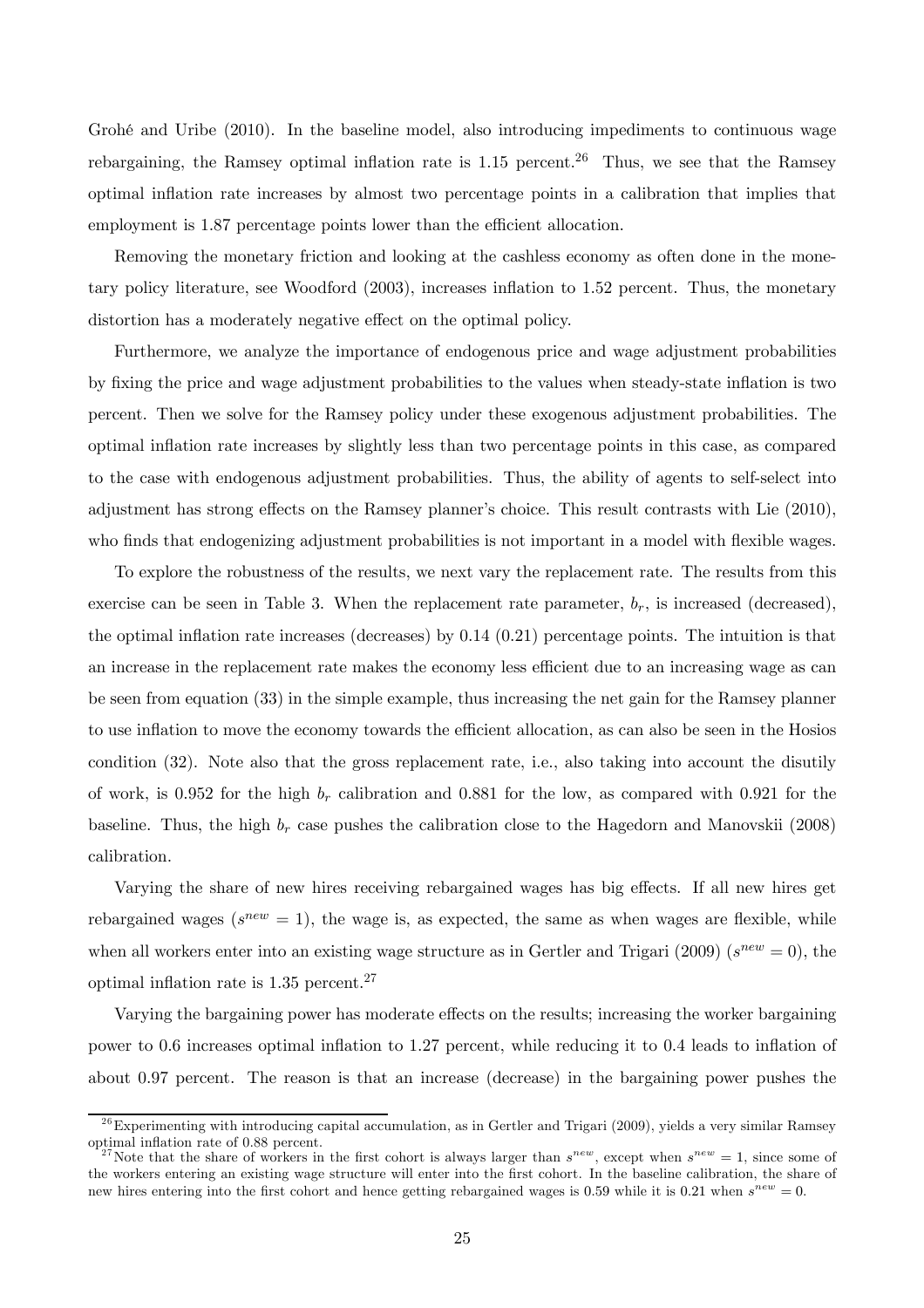economy further away from (closer towards) the Hosios wage, see equation (17) when  $\varphi \geq \varphi_{H,F}$  in section 2, inducing the Ramsey planner to use inflation more (less) aggressively.

Finally, varying the matching elasticity  $\eta$ , also affecting the degree of efficiency in the economy via the Hosios condition (32), has a moderate effect on the optimal steady-state inflation rate. When the matching elasticity is 05, i.e., the lower bound suggested in Petrongolo and Pissarides (2001), the optimal inflation rate is 108 while it increases to 119 when the matching elasticity is at the upper bound of  $0.7$ .

|                 | $b'_r = 1.125b_r$ | $s^{new} = 1$ $\varphi = 0.6$ $\eta = 0.7$ |                                  |      |
|-----------------|-------------------|--------------------------------------------|----------------------------------|------|
|                 | 1.29              | $-0.76$                                    | 1.27                             | 1.08 |
| <b>Baseline</b> | 1.15              | 1.15                                       | 1.15                             | 1.15 |
|                 | $b'_r = 0.875b_r$ | $s^{new} = 0$                              | $\varphi = 0.4 \quad \eta = 0.5$ |      |
|                 | 0.84              | 1.35                                       | 0.97                             | 1.19 |

Table 3: Yearly optimal inflation rate under the Ramsey policy

### 5 Concluding Discussion

This paper explores how the interaction of nominal wage and labor market search and matching frictions can affect the planner's trade-off when choosing the Ramsey optimal inflation rate. In a stylized model with search frictions where some newly hired workers enter into an existing wage structure we show that inflation not only affects real-wage profiles over a contract spell, but also redistributes surplus between workers and firms since incumbent workers impose an externality on new hires through the entry wage. This affects the wage-bargaining outcome through its effect on the workers' outside option and hence the expected present value of total labor costs for a match and thus also firms' incentives for vacancy creation. We derive a Hosios condition for the stylized model and show that the Ramsey planner has incentives to increase inflation if employment and vacancy creation are inefficiently low in order to push the economy towards the efficient allocation. Note that in an efficient allocation this incentive vanishes (and the reverse occurs when employment is inefficiently high). Also, the Ramsey planner loses the ability to affect real wage costs via inflation if all new workers get to rebargain their wage. In this case, the full effect of inflation on entry wages is internalized in the wage bargain, and firm and worker surpluses, as well as real-wage costs, become neutral to inflation. This is also the case if search frictions vanish since the Ramsey planner loses any leverage over vacancy creation. Thus, models without an extensive margin on the labor market lack the mechanism described here (as e.g. in Erceg, Henderson and Levin, 2000).

Overall, the key insight from the stylized model is that if both search and wage-setting externalities are present, there is an incentive for the Ramsey planner to vary the inflation rate to increase welfare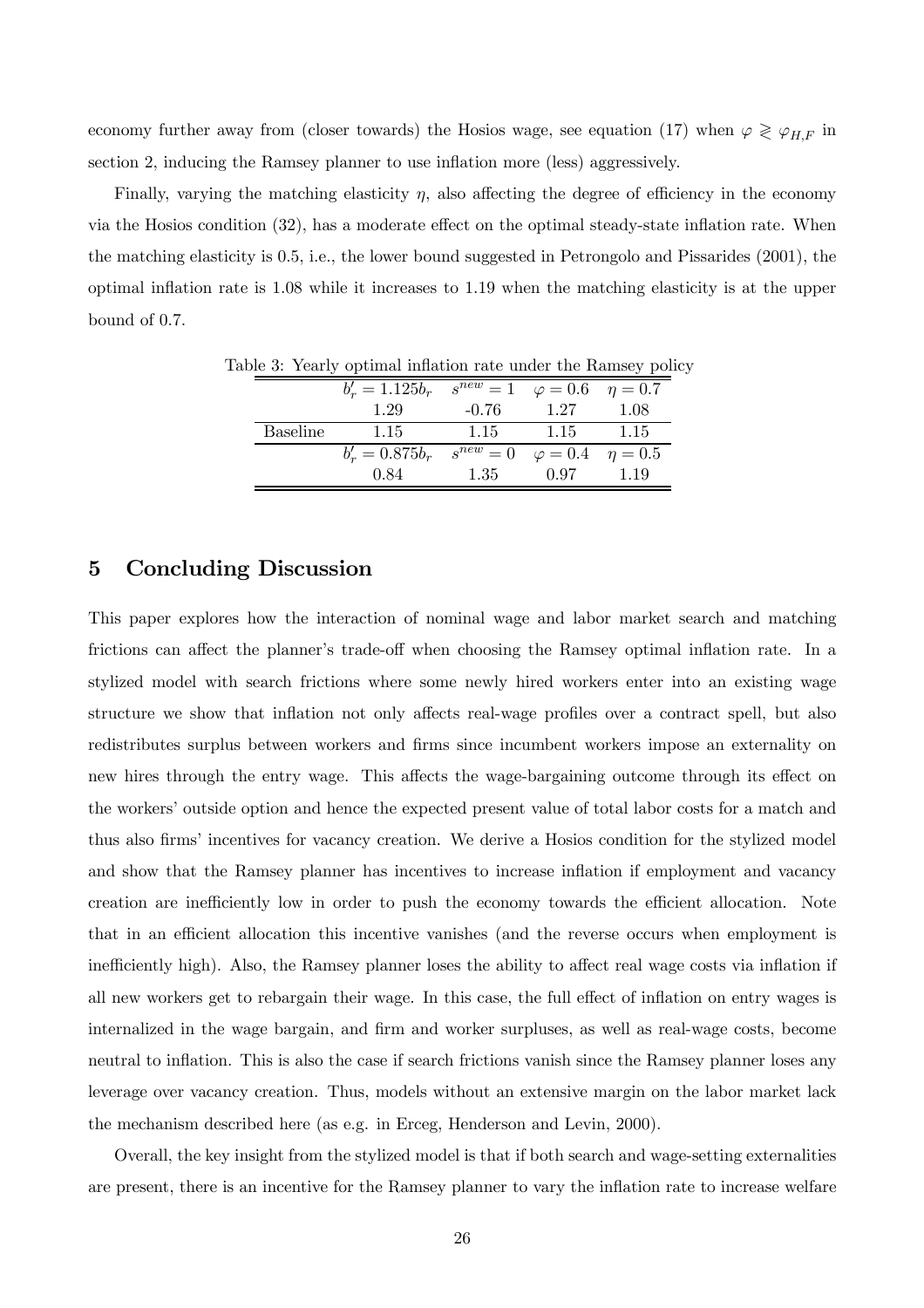through its effect on job creation and unemployment.

In the baseline quantitative evaluation, featuring many of the aspects that have been deemed important in determining the optimal inflation rate, we find that the Ramsey optimal inflation rate is 115 percent per year. When comparing with a model with flexible wages for new hires, this is an increase of almost two percentage units, confirming that the mechanism is important in an elaborate general equilibrium context. Moreover, this result is robust to reasonable variations in the match elasticity, the workers' bargaining power, the replacement rate and fairly large variations in the share of new hires entering into an existing wage structure. When shutting down the monetary distortion and looking at the cashless economy as is done in a large part of the monetary-policy literature, see Woodford (2003), we find that the Ramsey optimal inflation rate increases to 1.52 percent. Thus, the monetary distortion has a moderately negative effect on the Ramsey planner's choice.

In conclusion, we show that the combination of nominal wage and search externalities can generate a Ramsey optimal steady-state inflation rate that is significantly positive and provide a mechanism that helps reconcile theories of monetary non-neutrality with observed inflation targets of central banks.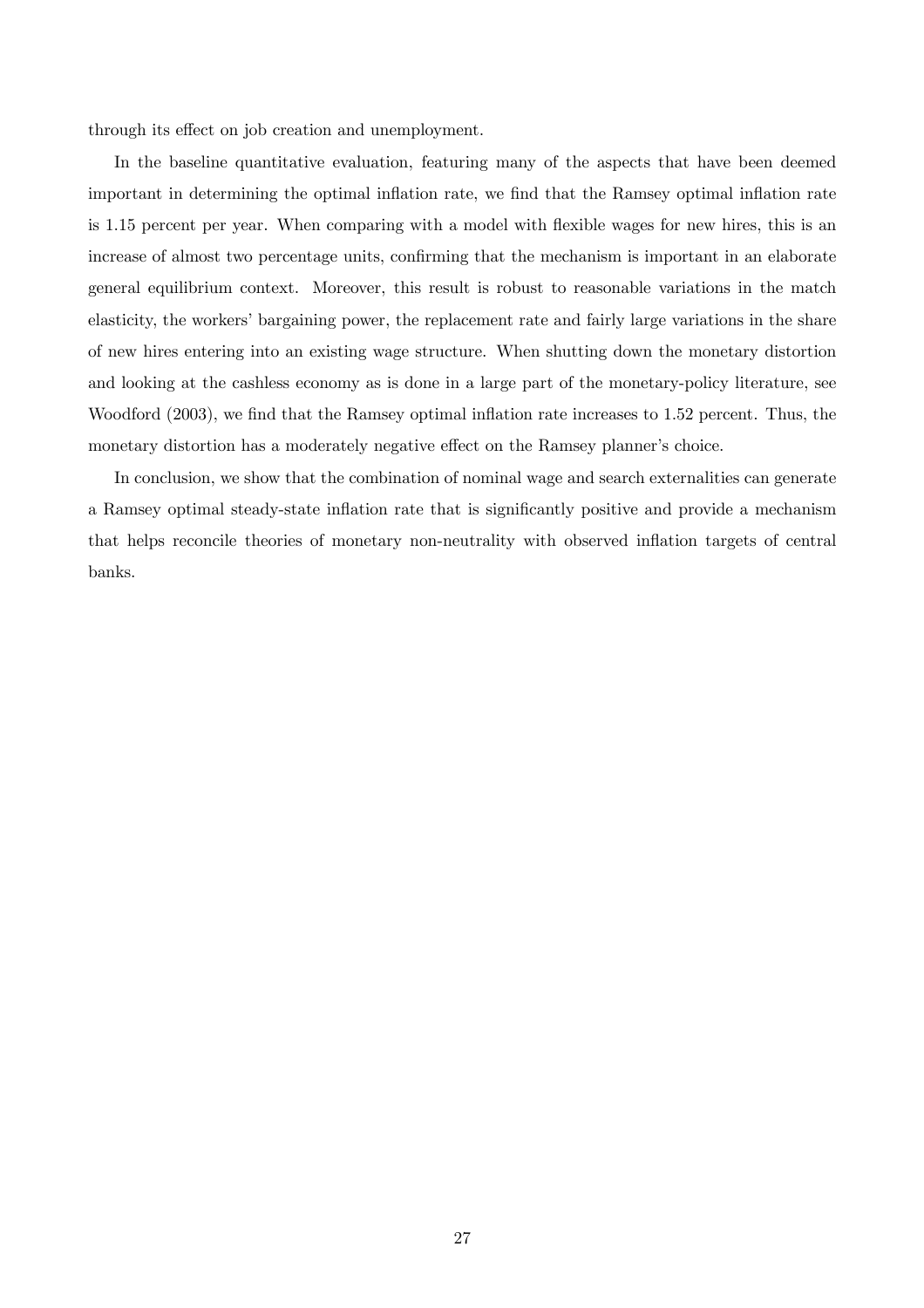## References

- Adam, K., and R. Billi (2006): "Optimal Monetary Policy under Commitment with a Zero Bound on Nominal Interest Rates," Journal of Money, Credit and Banking, 38, 1877—1905.
- Amano, R., K. Moran, S. Murchison, and A. Rennison (2009): "Trend inflation, wage and price rigidities, and productivity growth," Journal of Monetary Economics, 56, 353 — 364.
- Bewley, T. (1999): Why Wages Don't Fall During a Recession. Harvard University Press, Cambridge, MA.
	- (2007): "Insights Gained from Conversations with Labor Market Decision Makers," ECB Working Paper 776.
- BILLI, R. (2011): "Optimal Inflation for the US Economy," American Economic Journal: Macroeconomics, 3, 29—52.
- Calvo, G. (1983): "Staggered Prices in a Utility-Maximizing Framework," Journal of Monetary Economics, 12, 383—398.
- CARD, D. (1990): "Unexpected Inflation, Real Wages, and Employment Determination in Union Contracts," American Economic Review, 80, 669—88.
- CHRISTOFFEL, K., K. KUESTER, AND T. LINZERT (2009): "The Role of Labor Markets for Euro Area Monetary Policy," European Economic Review, 53, 908—936.
- DEN HAAN, W., G. RAMEY, AND J. WATSON (2000): "Job Destruction and Propagation of Shocks," American Economic Review, 90, 482—498.
- Dotsey, M., R. King, and A. Wolman (1999): "State-Dependent Pricing and the General Equilibrium Dynamics of Money and Output," Quarterly Journal of Economics, 114, 655—690.
- ERCEG, C., D. HENDERSON, AND A. LEVIN (2000): "Optimal Monetary Policy with Staggered Wage and Price Contracts," Journal of Monetary Economics, 46, 281—313.
- Faia, E. (2008): "Optimal Monetary Policy Rules with Labor Market Frictions," Journal of Economic Dynamics and Control, 32, 1600—1621.
- (2009): "Ramsey Monetary Policy with Labor Market Frictions," Journal of Monetary Economics, 56, 570—581.
- Faia, E., and L. Rossi (2013): "Union Power, Collective Bargaining, And Optimal Monetary Policy," Economic Inquiry, 51, 408—427.
- FRIEDMAN, M. (1969): "The Optimum Quantity of Money," in The Optimum Quantity of Money, and Other Essays. Aldine Publishing Company, Chicago, IL.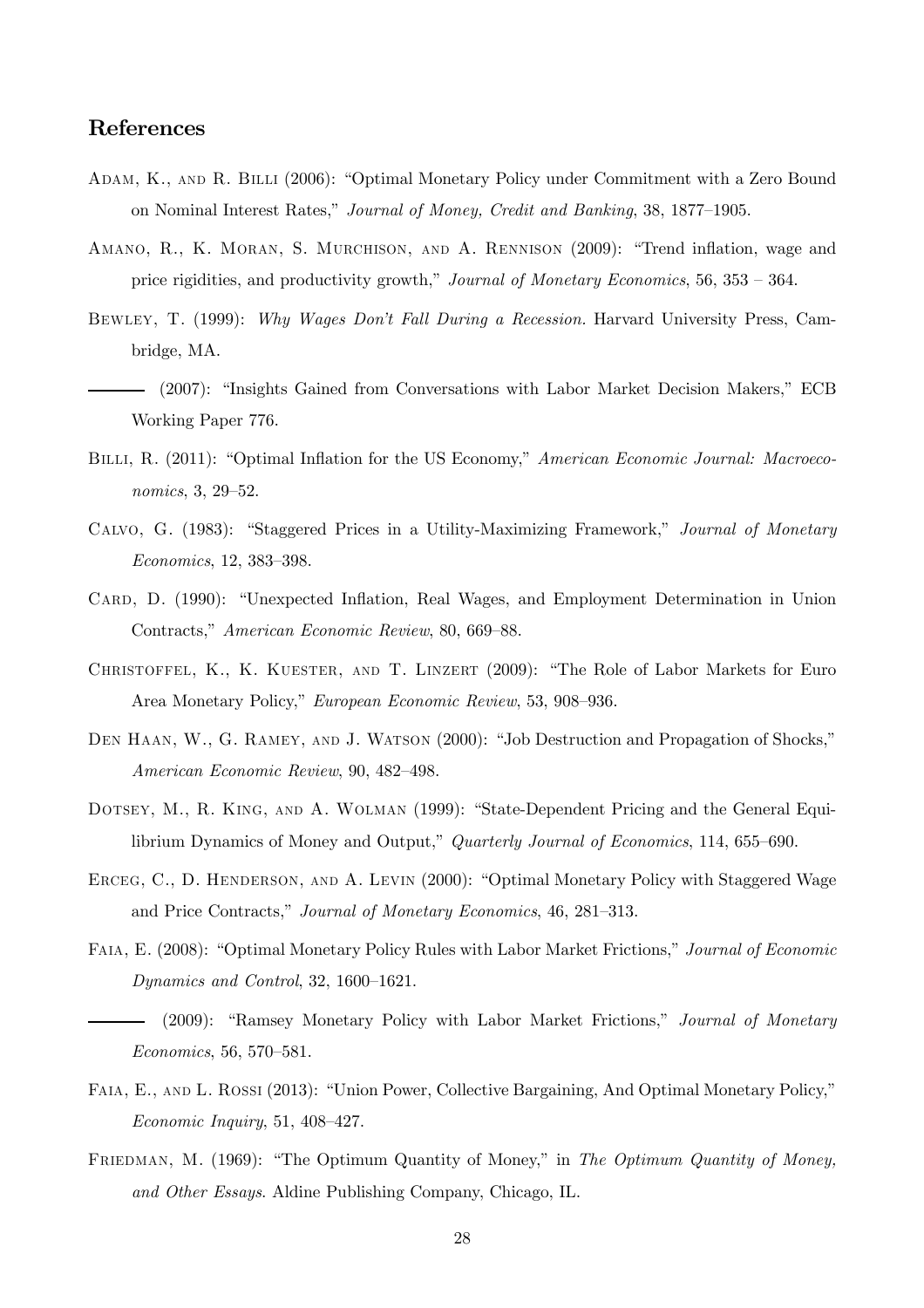- Galuscak, K., M. Keeney, D. Nicolitsas, F. Smets, P. Strzelecki, and M. Vodopivec (2012): "The Determination of Wages of Newly Hired Employees: Survey Evidence on Internal Versus External Factors," Labour Economics, 19, 802—812.
- GERTLER, M., AND A. TRIGARI (2009): "Unemployment Fluctuations With Staggered Nash Wage Bargaining," Journal of Political Economy, 117, 38—86.
- HAGEDORN, M., AND I. MANOVSKII (2008): "The Cyclical Behavior of Equilibrium Unemployment and," American Economic Review, 98, 1692—1706.
- Hall, R. (2005): "Employment Fluctuations with Equilibrium Wage Stickiness," American Economic Review, 95(1), 50—65.
- HALLER, H., AND S. HOLDEN (1990): "A Letter to the Editor on Wage Bargaining," Journal of Economic Theory, 52, 232—236.
- Holden, S. (1994): "Wage Bargaining and Nominal Rigidities," European Economic Review, 38, 1021—1039.
- Hosios, A. (1990): "On the Efficiency of Matching and Related Models of Search and Unemployment," Review of Economic Studies, 57, 279—98.
- Khan, A., R. King, and A. Wolman (2003): "Optimal Monetary Policy," Review of Economic Studies, 70, 825—860.
- Kim, J., and F. Ruge-Murcia (2011): "Monetary Policy when Wages are Downwardly Rigid: Friedman Meets Tobin," Journal of Economic Dynamics and Control, 35, 2064—2077.
- Lie, D. (2010): "State-Dependent Pricing and Optimal Monetary Policy," Federal Reserve Bank of Boston Working Paper 09-22.
- MERZ, M. (1995): "Search in the Labor Market and the Real Business Cycle Model," Journal of Monetary Economics, 36, 269—300.
- MORTENSEN, D., AND C. PISSARIDES (1994): "Job Creation and Job Destruction in the Theory of Unemployment," Review of Economic Studies, 61, 397—415.
- Nakamura, E., and J. Steinsson (2008): "Five Facts About Prices: A Reevaluation of Menu Cost Models," Quarterly Journal of Economics, 123, 1415—1464.
- OLIVEI, G., AND S. TENREYRO (2007): "The Timing of Monetary Policy Shocks," American Economic Review, 97, 636—663.
	- (2010): "Wage-Setting Patterns and Monetary Policy: International Evidence," Journal of Monetary Economics, 57, 785—802.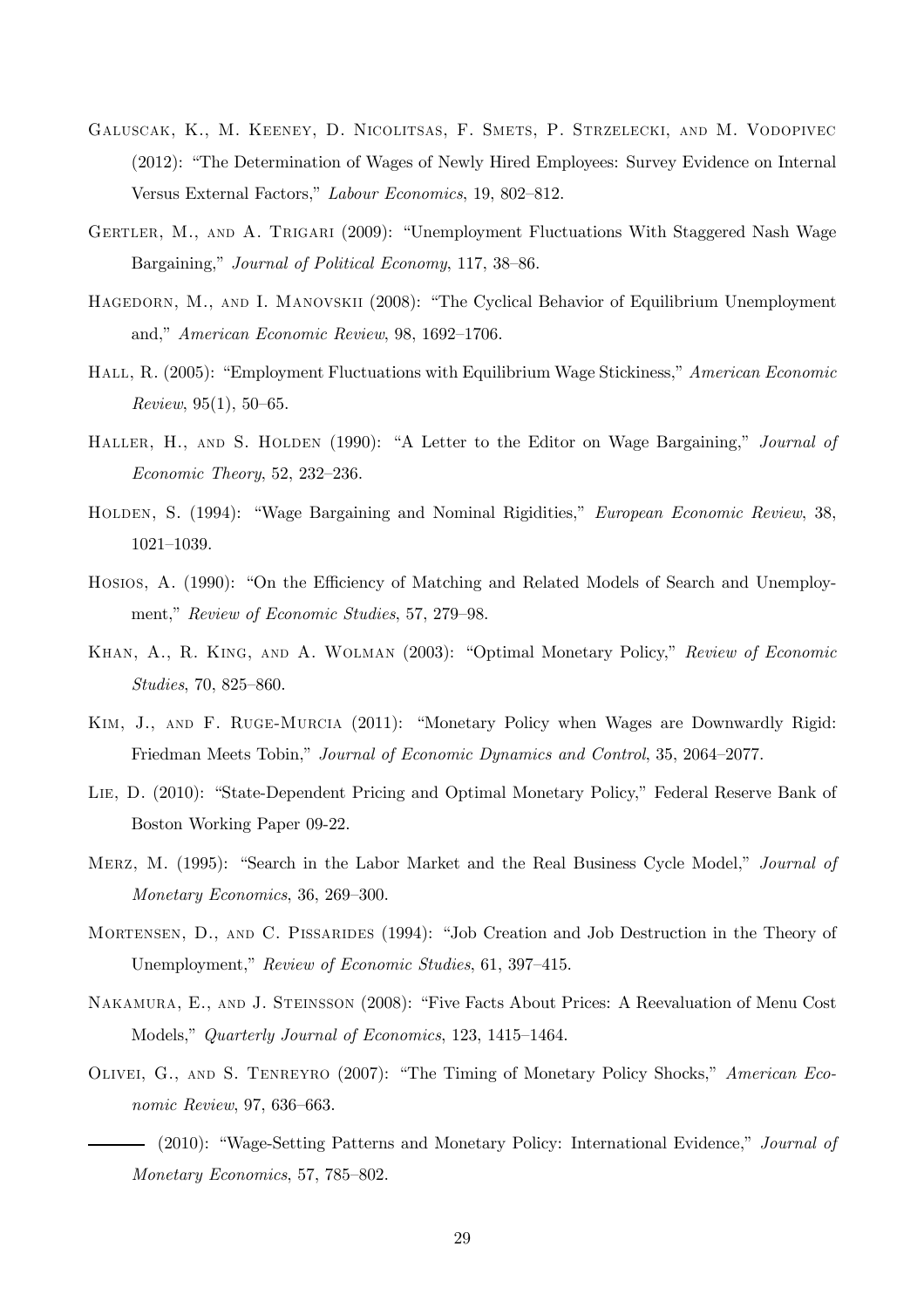- PETRONGOLO, B., AND C. PISSARIDES (2001): "Looking into the Black Box: A Survey of the Matching Function," Journal of Economic Literature, 39, 390—431.
- Pissarides, C. (2000): Equilibrium Unemployment Theory, 2nd Edition. The MIT Press, MA. (2009): "The Unemployment Volatility Puzzle: Is Wage Stickiness the Answer?," Econometrica, 77(5), 1339—1369.
- Ravenna, F., and C. Walsh (2012): "Monetary policy and Labor Market Frictions: A Tax Interpretation," Journal of Monetary Economics, 59, 180—195.
- ROTEMBERG, J. (1982): "Monopolistic Price Adjustment and Aggregate Output," Review of Economic Studies, 49, 517—531.
- SCHMITT-GROHÉ, S., AND M. URIBE (2004): "Optimal Fiscal and Monetary Policy under Sticky Prices," Journal of Economic Theory, 114, 198—230.
- (2009): "Computing Ramsey Equilibria in Medium-Scale Macroeconomic Models," mimeo. (2010): "The Optimal Rate of Inflation," in Handbook of Macroeconomics, ed. by M. Friedman, B. M.and Woodford, vol. 3B. Elsevier, San Diego, CA.
- (2012a): "Foreign Demand for Domestic Currency and the Optimal Rate of Inflation," Journal of Money, Credit, and Banking, 44, 1307—1324.
- (2012b): "On Quality Bias and Inflation Targets," Journal of Monetary Economics, 59, 393—400.
- Taylor, J. (1993): "Discretion Versus Policy Rules in Practice," Carnegie-Rochester Conference Series on Public Policy, 39, 195—214.
- Thomas, C. (2008): "Search and Matching Frictions and Optimal Monetary Policy," Journal of Monetary Economics, 55, 936—956.
- TRIGARI, A. (2009): "Equilibrium Unemployment, Job Flows, and Inflation Dynamics," Journal of Money, Credit and Banking, 41(1), 1—33.
- WOODFORD, M. (2003): Interest and Prices: Foundations of a Theory of Monetary Policy. Princeton University Press, Princeton, NJ.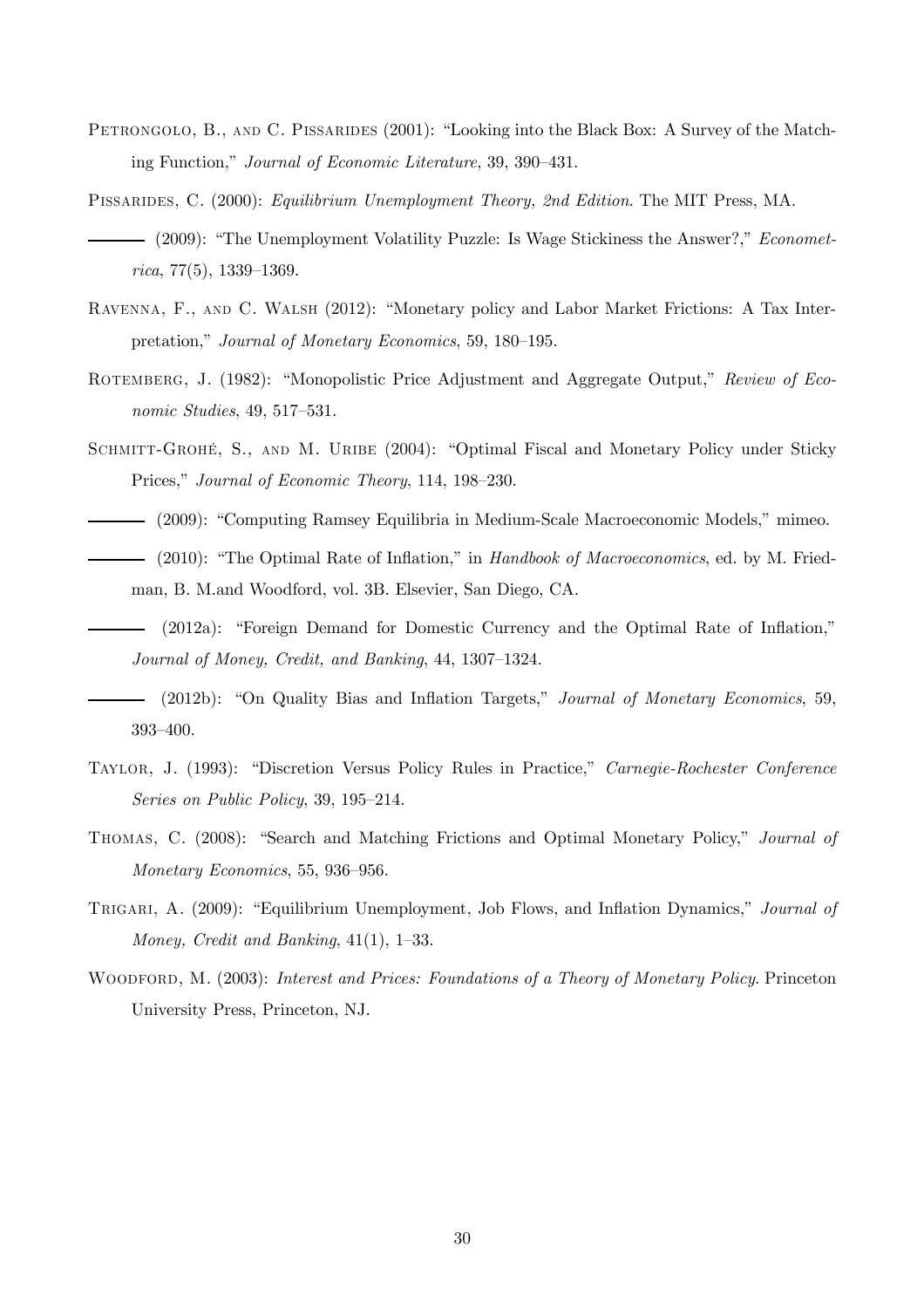# Appendix

# A Wage Adjustment Probabilities

The fraction of firms that calls a conflict is

$$
G_J\left(dJ_t^{j_w}\left(w_t^{j_w}\right)\right) \quad 0 \le dJ_t^{j_w}\left(w_t^{j_w}\right) \le \Omega_J,
$$
\n
$$
0 \qquad \qquad dJ_t^{j_w}\left(w_t^{j_w}\right) \le 0.
$$
\n(86)

Similarly, the fraction of workers that has an incentive to call a conflict to force a rebargain of the wage contract is

$$
G_H\left(dH_t^{j_w}\left(w_t^{j_w}\right)\right) \quad 0 \le dH_t^{j_w}\left(w_t^{j_w}\right) \le \Omega_H, \n0 \qquad dH_t^{j_w}\left(w_t^{j_w}\right) \le 0.
$$
\n(87)

The adjustment probabilities are then

$$
\alpha_t^{j_w} = \begin{cases}\n1 & \text{if } \Omega_J < dJ_t^{j_w} \left( w_t^{j_w} \right) \text{ or if } \Omega_H < dH_t^{j_w} \left( w_t^{j_w} \right), \\
G_J \left( dJ_t^{j_w} \left( w_t^{j_w} \right) \right) + G_J \left( dH_t^{j_w} \left( w_t^{j_w} \right) \right) & 0 \le dJ_t^{j_w} \left( w_t^{j_w} \right) \le \Omega_J \\
-G_H \left( dH_t^{j_w} \left( w_t^{j_w} \right) \right) G_J \left( dJ_t^{j_w} \left( w_t^{j_w} \right) \right) & \text{and } 0 \le dH_t^{j_w} \left( w_t^{j_w} \right) \le \Omega_H, \\
G_J \left( dJ_t^{j_w} \left( w_t^{j_w} \right) \right) & 0 \le dJ_t^{j_w} \left( w_t^{j_w} \right) \le \Omega_J \text{ and } dH_t^{j_w} \left( w_t^{j_w} \right) < 0, \\
G_H \left( dH_t^{j_w} \left( w_t^{j_w} \right) \right) & dJ_t^{j_w} \left( w_t^{j_w} \right) < 0 \text{ and } 0 \le dH_t^{j_w} \left( w_t^{j_w} \right) \le \Omega_H, \\
0 & dJ_t^{j_w} \left( w_t^{j_w} \right) < 0 \text{ and } dH_t^{j_w} \left( w_t^{j_w} \right) < 0.\n\end{cases}
$$
\n
$$
(88)
$$

The derivative of the family value function is then, using expressions (70) and (71),

$$
\frac{dH_t^{j_w}\left(w_t^{j_w}\right)}{dW^0} \frac{1}{P_t} = \frac{1}{P_t} + \beta E_t \frac{\lambda_{t+1}}{\lambda_t} \rho \left(1 - \alpha_{t+1}^{j_w+1}\right) \frac{dH_{t+1}^{j_w+1}\left(w_{t+1}^{j_w+1}\right)}{dW^0} \frac{1}{P_{t+1}} -E_t \left[ \left(\frac{d\alpha_{t+1}^{j_w+1}}{dH_t\left(w_t^{j_w}\right)} \frac{dH_{t+1}^{j_w+1}\left(w_{t+1}^{j_w+1}\right)}{dW^0} \frac{1}{P_{t+1}} + \frac{d\alpha_{t+1}^{j_w+1}}{dJ_t\left(w_t^{j_w}\right)} \frac{dJ_{t+1}^{j_w+1}\left(w_{t+1}^{j_w+1}\right)}{dW^0} \frac{1}{P_{t+1}} \right) \times \beta \rho \frac{\lambda_{t+1}}{\lambda_t} \left(H_{t+1}^{j_w+1}\left(w_{t+1}^{j_w+1}\right) - H_{t+1}^0\left(w_{t+1}^0\right)\right) \right].
$$
\n
$$
(89)
$$